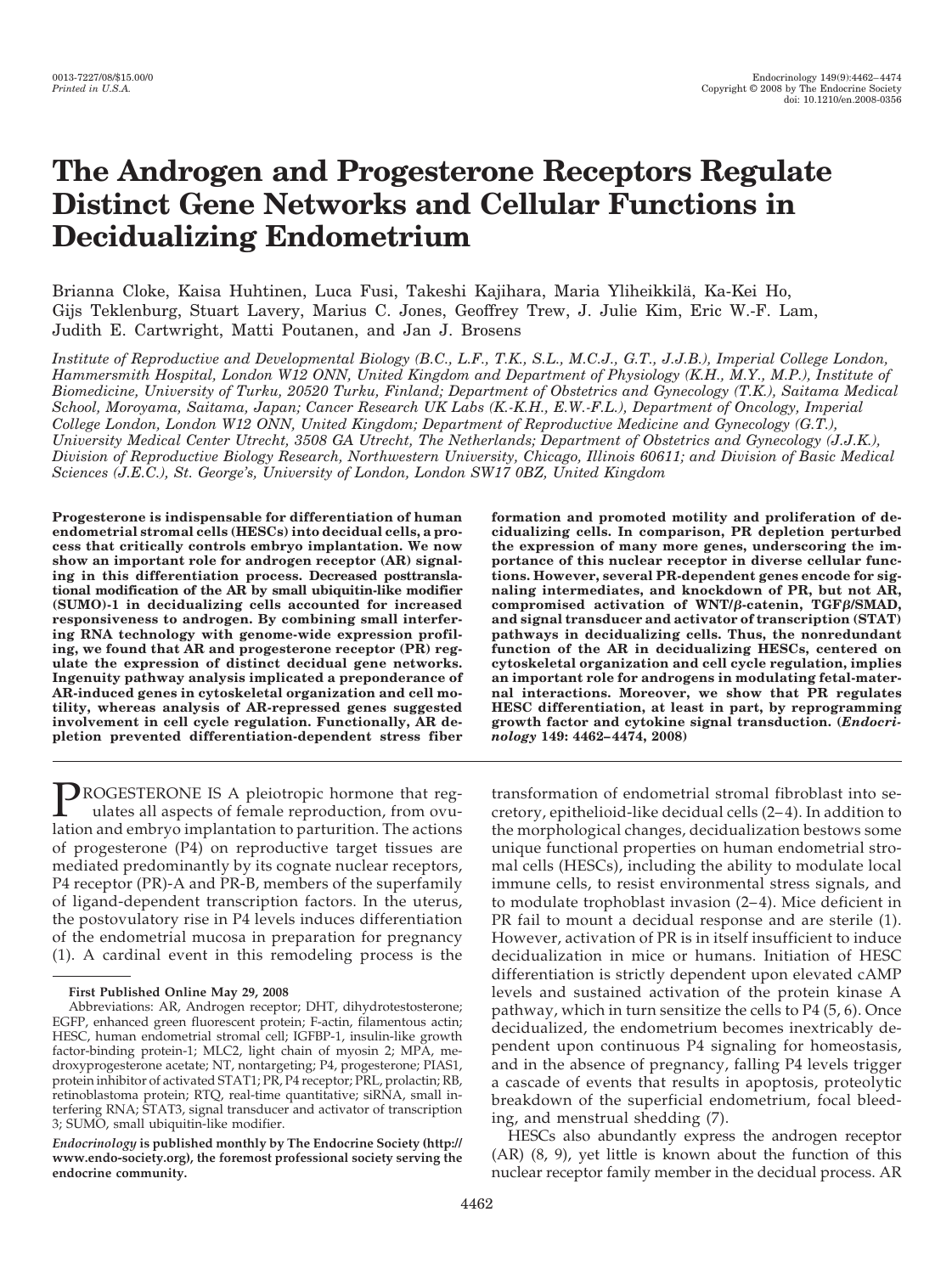and PR are phylogenetically closely related and share 54 and 80% sequence homology in their ligand- and DNA-binding domains, respectively (10). AR expression, which is confined to the stroma in cycling endometrium, decreases during the secretory phase, although the receptor remains detectable in the decidua of early pregnancy (11, 12). Serum androgen levels fluctuate throughout the menstrual cycle, with levels peaking around ovulation (13, 14). However, tissue androgen levels and conversion of androstenedione to testosterone are higher in secretory than proliferative endometrium (15). Moreover, a rise in circulating androgen levels in the late luteal phase is associated with a conception cycle and levels continue to rise in early pregnancy (16). Interestingly, both lack and excess of circulating androgens in premature ovarian failure and polycystic ovary syndrome, respectively, are associated with increased risk of early fetal loss and late obstetric complication due to impaired placental function, such as preeclampsia (17–19).



FIG. 1. DHT selectively enhances decidual PRL expression in a time-dependent manner. A, Primary HESCs were cultured in the presence of 8-br-cAMP, P4, and DHT as indicated. The medium was collected and cells harvested every 48 h. The data represent the mean PRL (*upper panel*) and IGFBP-1 (*lower panel*) concentrations ( $\pm$ sD) in the supernatant, with normalization for RNA content at each time point, of triplicate cultures. Significant differences were found in terms of PRL secretion between cultures treated with cAMP/P4 and cAMP/P4/DHT at 4, 6, and  $8$  d (\*,  $P < 0.05$ ). B, Primary HESCs were decidualized with 8-Br-cAMP, P4, and increasing concentrations of DHT (0.001, 0.01, 0.1, and 1  $\mu$ m). The medium was collected and assayed for PRL concentration. The data are expressed as percentage increase over cAMP+P4 alone (mean  $\pm$ SD). C, RTQ-PCR analysis was carried out for PRL mRNA levels in cultures treated as in A. The results show mean PRL mRNA levels  $(\pm$ SD) normalized to L19 mRNA of three independent cultures. D, HESCs were treated as in A for 48 h followed by transfection with dPRL-3000/Luc. Subsequently, the cells were maintained in the same culture conditions for 24 h. Luciferase and galactosidase assays were performed, and the results represent the mean  $(\pm sD)$  of triplicate measurements of one representative experiment. E, Primary HESCs were cultured in the presence of 8-br-cAMP, P4, DHT, and bicalutamide (Casodex; CDX) as indicated and PRL secretion determined as described above. PRL secretion was significantly different between cAMP/P4/DHT- and cAMP/P4/DHT/CDX-treated cultures (\*, *P* < 0.05). F, HESCs, decidualized with a combination of 8-Br-cAMP, P4, and DHT for 48 h, were either mock-transfected or transfected with NT or AR siRNAs. The treatments were continued for 72 h and the supernatants assayed for PRL. The data represent the relative effect of DHT (percent) on decidual PRL secretion (mean  $\pm$  sD) of triplicate cultures normalized to total protein content of each well (\*,  $P < 0.01$ ).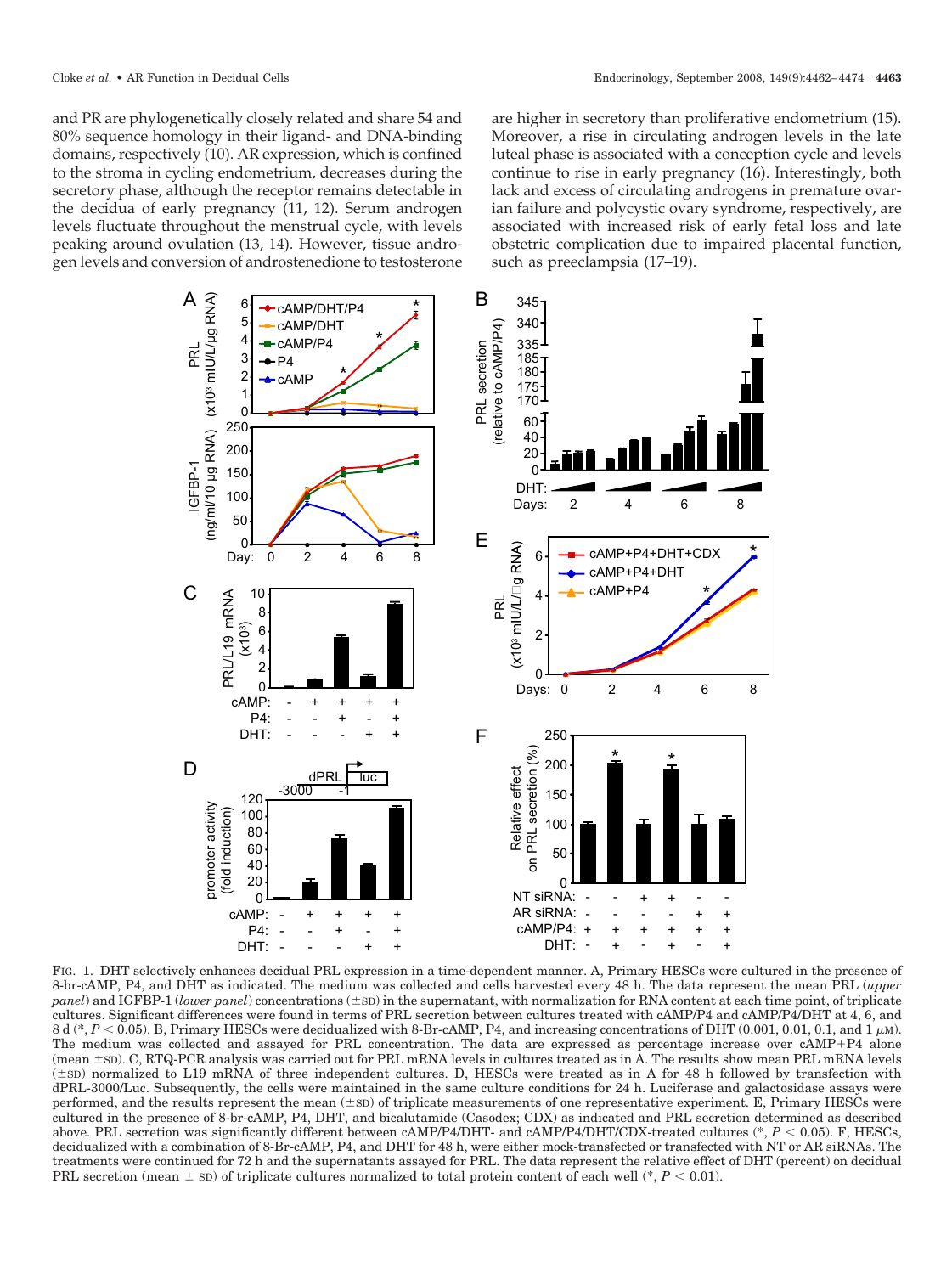

FIG. 2. PIAS1 attenuates AR sumoylation and regulates endogenous androgen responses in differentiating HESCs. A, DHT antagonizes AR down-regulation in decidualizing HESCs. Primary cultures were treated with a combination of 8-Br-cAMP, P4, DHT, and MPA, as indicated. Whole-cell lysates, extracted every 48 h for 8 d, were immunoprobed for AR expression. B, Primary cultures transfected with AR and EGFP-SUMO-1 were treated with vehicle or decidualized with 8-Br-cAMP with or without P4 for 48 h and then pulsed with DHT, as indicated. Total protein lysates were probed for AR expression. Single and double EGFP-SUMO-1-modified AR species are indicated. β-Actin served as a loading control. C, HESCs were transfected with AR, EGFP-Sumo-1, and either NT siRNA or siRNA targeting PIAS1. Cells were left untreated for 2 d and then treated with DHT as indicated. D, Parallel cultures were treated with 8-Br-cAMP and DHT for 48 h and then subsequently transfected with pSG5 or pSG5-PIAS1 (wt or mt) and were analyzed for PRL mRNA expression by RTQ-PCR (*lower panel*) and immunoprobed for AR and PIAS1 (*upper panel*), as indicated. E, Undifferentiated HESCs were transfected with NT or PIAS1 siRNAs and treated 2 d later with vehicle or DHT for 48 h. The results show mean  $(\pm sD)$  PRL transcript levels normalized to L19 mRNA of three independent cultures.

These observations provide compelling but circumstantial evidence that androgens play a role in decidual-trophoblast interactions in pregnancy. We now demonstrate that decidualization of HESCs is associated with increased responsiveness to androgen signaling. Compared with PR, AR controls a much smaller but focused network of genes essential for cytoskeletal organization and cell cycle regulation in decidualizing endometrium.

#### **Materials and Methods**

#### *Primary endometrial cell culture*

The Local Research and Ethics Committee at Hammersmith Hospitals NHS Trust approved the study, and patient consent was obtained before tissue collection. HESC cultures were established as previously described (2). Cultures were decidualized with 0.5 mm 8-Br-cAMP (Sigma Chemical Co., St. Louis, MO) and medroxyprogesterone acetate (MPA; Sigma), P4 (Sigma), dihydrotestosterone (DHT; Sigma), or bicalutamide (Casodex; AstraZeneca, London, UK), all at  $1 \mu$ M bar for DHT, which was used at 0.1  $\mu$ M concentration unless stated otherwise.

#### *Transfections*

Primary HESCs were transfected with DNA vectors or small interfering RNA (siRNA) by the calcium phosphate coprecipitation method using the Profection mammalian transfection kit (Promega, Madison, WI), as previously described (2). All transfections were performed in triplicate in 24-well plates and repeated at least three times. The expression plasmids for AR, PR-B, PIAS1, PIAS1(C351S, W372A), and EGFP-SUMO1 have been described (2, 6). The reporter constructs dPRL3000/Luc and PRE2/-32dPRL/Luc were a gift from B. Gellersen (Endokrinologikum Hamburg, Hamburg, Germany) The concentration

of reporter constructs and expression vectors was 400 and 100 ng/well, respectively. The control vector pCH110 (50 ng/well), which leads to constitutive  $\beta$ -galactosidase expression, was used to compare transfection efficiency. For gene silencing studies, HESCs were cultured in six-well plates until confluency and transiently transfected with 100 nm of the following siRNA reagents (Dharmacon, Lafayette, CO): si*CONTROL* nontargeting (NT) siRNA Pool, AR si*GENOME* SMARTpool siRNA, PR si*GENOME* SMARTpool siRNA, and PIAS1 si*GENOME* SMARTpool siRNA.

## *Western blot analysis and prolactin (PRL) and insulin-like growth factor-binding protein-1 (IGFBP-1) assays*

Whole-cell lysates and nuclear protein fractions were obtained as described elsewhere (4, 6). Proteins (30  $\mu$ g) were separated on a 10% SDS-polyacrylamide gel before electrotransfer onto nitrocellulose membrane (Amersham, Little Chalfont, UK). The following primary antibodies were used: monoclonal AR (Biogenix, San Ramon, CA), mouse monoclonal PR (Novocastra Laboratories, Newcastle-Upon-Tyne, UK), mouse monoclonal  $\beta$ -actin (Abcam, Cambridge, UK), rabbit total and phosphorylated (Ser<sup>473</sup>) AKT (Cell Signaling, Hitchin, UK), rabbit total and phosphorylated (Thr<sup>202/204</sup>) ERK1/2 (Cell Signaling), mouse  $\beta$ -catenin (Santa Cruz Biotechnology, Santa Cruz, CA), rabbit phosphorylated (Ser<sup>807/811</sup>) pRB (Cell Signaling), rabbit phosphorylated MLC (Ser<sup>19</sup>) (Cell Signaling), rabbit IL1R1 (Abcam), and rabbit signal transducer and activator of transcription 3 (STAT3) and STAT5b (Upstate Biotechnology, Lake Placid, NY). Primary antibodies were diluted to 1:1000 except  $\beta$ -actin, which was used at 1:100,000. Secondary antibodies were diluted at 1:2000 dilution and protein complexes visualized with a chemoluminescent detection kit (Amersham). PRL in the HESC culture media was measured by microparticle enzyme immunoassay (AxSYM system; Abbott Laboratories, North Chicago, IL). IGFBP-1 levels in culture media were determined using an amplified two-step sandwich-type immunoassay (R&D Systems, Minneapolis, MN).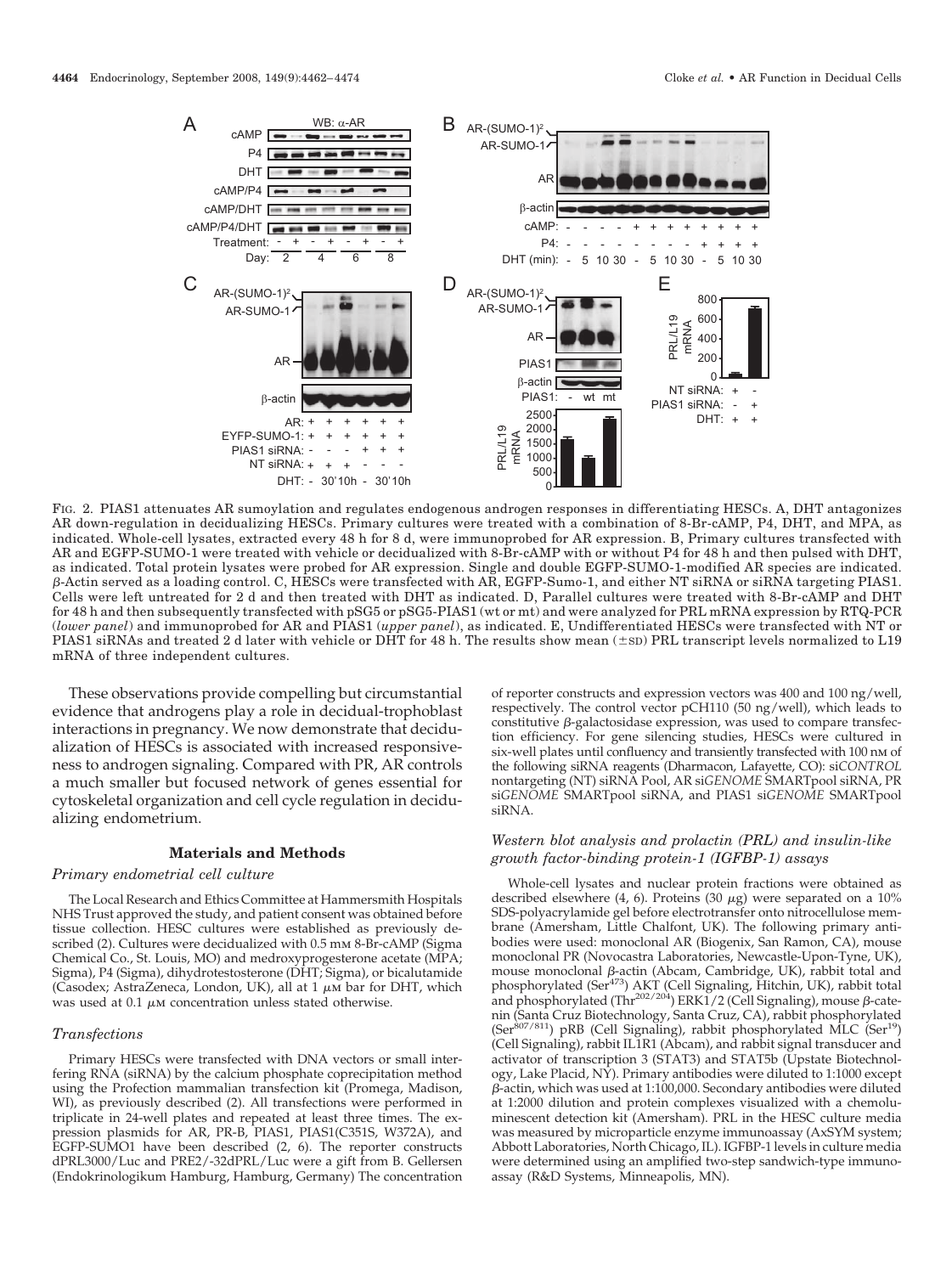## *Microarray and real-time quantitative (RTQ)-PCR*

Gene expression profiling was performed on four independent primary cultures, established from proliferative-phase biopsies. Total RNA was isolated from cultured HESCs using Stat-60 (Tel-Test, Friendswood, TX). Genomic DNA was removed by deoxyribonuclease treatment, and the quality of the RNA was evaluated using a Bioanalyzer 2100 (Agilent Technologies Inc., Santa Clara, CA). All subsequent steps were carried out at the Finnish DNA-Microarray Centre using the Sentrix Human Illumina 6 V1 Expression BeadChips (Illumina, San Diego, CA), which contains over 47,000 known genes, gene candidates, and splice variants. Three hundred nanograms of each RNA sample, with 260/280 and 28S/18S ratio of greater than 1.8, was used to make double-stranded cDNA and then biotinylated cRNA using the Illumina RNA TotalPrep Amplification Kit (Ambion Inc., Austin, TX). Labeled cRNA was purified and hybridized to the BeadChip at 55 C, for 17 h after the Illumina Whole-Genome Gene Expression Protocol for BeadStation. Hybridized biotinylated cRNA was detected with cyanine3-streptavidin (Amersham). Arrays were scanned with the Illumina BeadArray Reader, which is a confocaltype imaging system with about  $0.8$ - $\mu$ m resolution and 532-nm laser illumination. The normalization and statistical analyses of the microarrays were performed using the statistical software R package limma (http://www.R-project.org). Genes of coefficient of variation values higher than 0.8 were filtered out from the analysis in preprocessing. The same software was used for single-gene analyses including fold-change calculations. The normalized data were analyzed by pair-wise comparisons to create a list of differentially expressed genes. Because we have shown that HESCs decidualized for 72 h are only modestly sensitive to androgen signaling, differentially expressed genes were defined by a lower boundary of a 99% confidence interval of fold change greater than 1.2 as validated by Student's *t* test  $(P < 0.01)$ . To interpret the biological significance of differentially expressed genes, a gene ontology analysis was conducted using Ingenuity Pathways Analysis (IPA, Ingenuity Systems, http://www.ingenuity.com). RTQ-PCR analysis was performed as previously described (4). All measurements were performed in triplicate. Genespecific primer pairs were designed using the ABI Primer Express software (supplemental Table 1, published as supplemental data on The Endocrine Society's Journals Online web site at http:// endo.endojournals.org).

#### *Fluorescence microscopy, motility, and proliferation assays*

Immunofluorescence analysis was performed on cells seeded onto glass coverslips, fixed in 4% paraformaldehyde, permeabilized with 0.5% Triton, and stained with tetramethylrhodamine isothiocyanatelabeled phalloidin (Chemicon, Temecula, CA) and counterstained with 4,6-diamidino-2-phenylindole. The number of cells with actin stress fibers per 100 cells was determined by an independent assessor, blinded to the treatment, in three independent experiments. Cell motility was assessed by time-lapse microscopy using an inverted microscope with a motorized stage. Images were captured every 15 min over a 48-h period using a Hamamatsu C4742-95 CCD camera, and the distance each cell moved was analyzed using Image Pro Plus software (Media Cybernetics, Silver Spring, MD). Triplicate experiments were performed, and at least 15 cells per field of view, chosen randomly, were analyzed. Proliferation was ascertained using CellTiter 96 Aqueous One Solution Cell Proliferation Assay (Promega).

## **Results and Discussion**

## *Increased androgen responses in decidualizing HESCs*

Secretion of PRL and IGFBP-1 in response to cAMP and P4 signaling is the hallmark of decidual transformation of HESCs (2). To test whether androgens modify this differentiation process, primary HESC cultures were treated with 8-Br-cAMP, P4, and DHT, either alone or in combination over a time course lasting 8 d. Treatment with P4 alone was insufficient to trigger expression of either differentiation marker (Fig. 1A). In contrast, 8-Br-cAMP rapidly increased



FIG. 3. AR and PR knockdown perturbs the expression of distinct gene sets in decidualizing HESCs. A, Validation of AR and PR silencing. The *upper panel* shows RTQ-PCR analysis of AR and PR transcript levels in cells transfected with NT, AR, or PR siRNAs before treatment with 8-Br-cAMP and MPA for 72 h. AR and PR mRNA levels were normalized to that of L19 mRNA, and the results are the mean  $(\pm sEM)$  of four separate cultures measured in triplicate. The results are fold change relative to transcript levels in undifferentiated cells transfected with NT siRNA (*dotted line*). The *lower panel* shows Western blot analysis of AR and PR expression in protein lysates from parallel cultures.  $\beta$ -Actin served as a loading control. B, RTQ-PCR analysis of PRL transcript levels, normalized to L19 mRNA, in cells first transfected with NT, AR, or PR siRNA followed by differentiation with 8-Br-cAMP and MPA for 72 h. The results are fold induction of PRL mRNA expression relative to the levels in undifferentiated cells  $transfected with NT siRNA. *, P < 0.01. C, Venn diagram showing the$ number of differentially expressed genes in decidualizing cells upon AR or PR knockdown.

PRL and IGFBP-1 secretion, but expression declined after 4 d of treatment. As expected (2), enhanced and sustained expression of both IGFBP-1 and PRL in long-term cultures required both 8-Br-cAMP and P4 signaling. DHT also modestly enhanced the expression of both marker proteins in 8-Br-cAMP-treated cultures, but in contrast to P4, DHT was insufficient to sustain the decidual response in prolonged culture. Interestingly, DHT markedly enhanced PRL but not IGFBP-1 secretion in cultures treated with 8-Br-cAMP plus P4. This androgen response in decidualizing cultures increased in magnitude over time in a dose-dependent manner (Fig. 1B). RTQ-PCR analysis demonstrated that the changes in PRL transcript levels mirrored those at the protein level (Fig. 1C). In addition, transfection studies with dPRL3000/ Luc, a luciferase reporter construct coupled to 3 kb of the decidua-specific PRL promoter region (20), revealed that the pattern of PRL expression in response to cAMP, P4, and DHT corresponded to promoter activation (Fig. 1D).

To determine whether AR mediates the effect of DHT on PRL expression, primary cultures were first treated with 8-Br-cAMP plus P4 in the presence or absence of DHT and the nonsteroidal pure AR antagonist bicalutamide. This antiandrogen entirely negated the ability of DHT to enhance PRL secretion (Fig. 1E). Next, we transfected primary cultures, pretreated for 48 h with 8-Br-cAMP and P4 in the presence or absence of DHT, with either NT siRNA or siRNA targeting AR. Notably, AR depletion was very efficient (see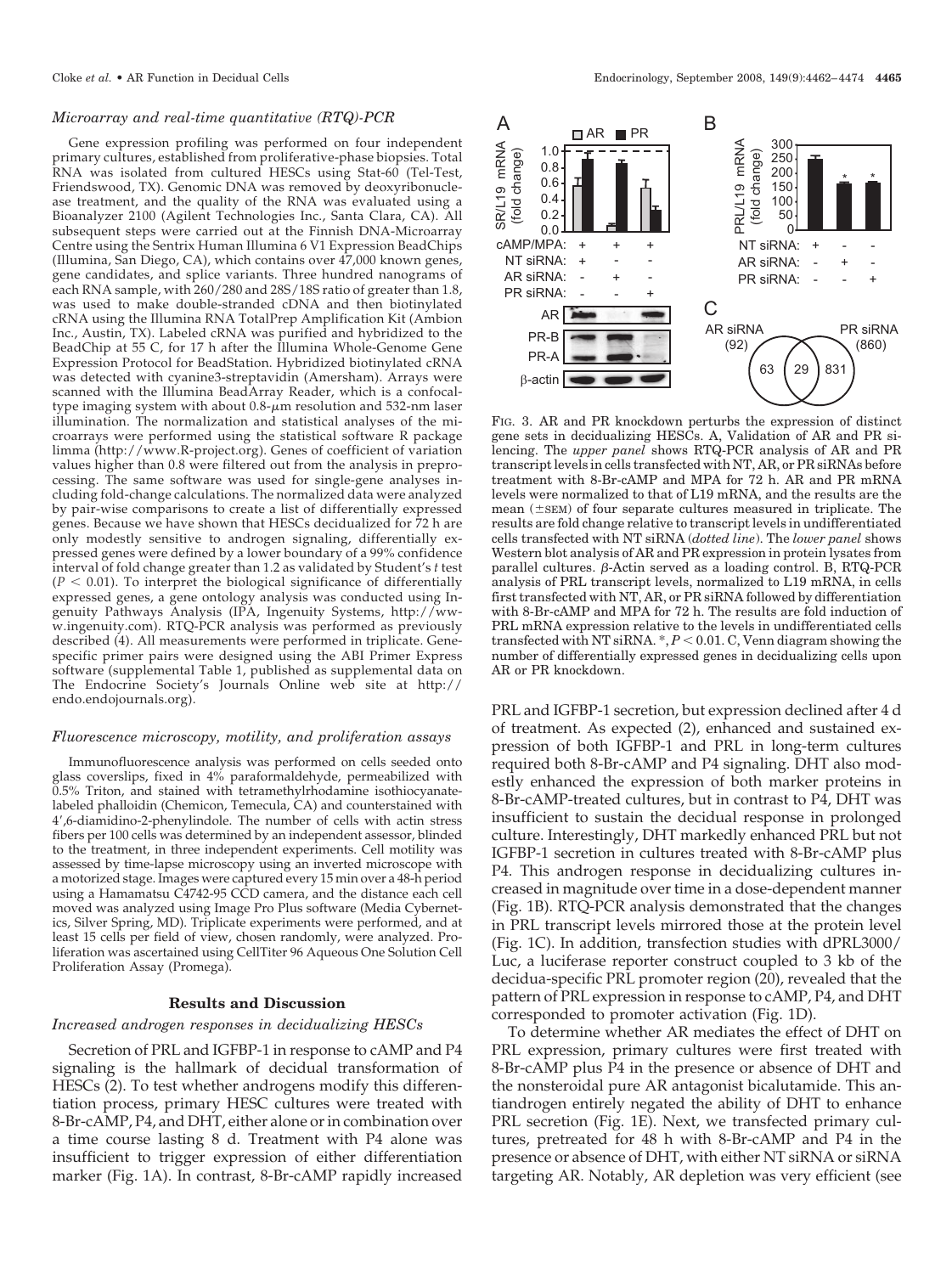|  |  | <b>TABLE 1.</b> Genes down-regulated upon AR knockdown |  |  |
|--|--|--------------------------------------------------------|--|--|
|--|--|--------------------------------------------------------|--|--|

| Gene symbol             | Gene name                                                                         | Fold change |
|-------------------------|-----------------------------------------------------------------------------------|-------------|
| AR                      | AR (DHT receptor)                                                                 | $-1.81$     |
| <b>CUTL1 (37)</b>       | Cut-like 1 CCAAT displacement protein (Drosophila)                                | $-1.49$     |
| <b>WASPIP</b> (38, 39)  | Wiskott-Aldrich syndrome protein interacting protein                              | $-1.48$     |
| DUSP <sub>3</sub>       | Dual-specificity phosphatase 3 (vaccinia virus                                    | $-1.46$     |
|                         | phosphatase VH1-related)                                                          |             |
| LOC255065               | LOC255065                                                                         | $-1.45$     |
| <b>IL1R1</b> $(32, 40)$ | IL-1 receptor type I                                                              | $-1.43$     |
| <b>PFTK1 (41)</b>       | PFTAIRE protein kinase 1                                                          | $-1.42$     |
| PLA2G4F                 | Phospholipase A2, group IVF                                                       | $-1.37$     |
| <b>FAM135A</b>          | Family with sequence similarity 135, member A                                     | $-1.35$     |
| ALEX2(42)               | Armadillo repeat protein ALEX2                                                    | $-1.35$     |
| <b>SDCCAG1</b>          | Serologically defined colon cancer antigen 1                                      | $-1.35$     |
| <b>GNPDA1</b>           | Glucosamine-6-phosphate deaminase 1                                               | $-1.33$     |
| LPGAT1                  | Lysophosphatidylglycerol acyltransferase 1                                        | $-1.33$     |
| WDSUB1                  | WD repeat, sterile $\alpha$ -motif and U-box domain containing 1                  | $-1.32$     |
| CAST(43)                | Calpastatin                                                                       | $-1.32$     |
| ZBTB1                   | Zinc finger and BTB domain containing 10                                          | $-1.28$     |
| LOC286470               | LOC286470                                                                         | $-1.27$     |
| <b>PLS3</b> (44)        | Plastin 3 (T isoform)                                                             | $-1.27$     |
| <b>ARHGEF7 (45)</b>     | $\rho$ -Guanine nucleotide exchange factor (GEF) 7                                | $-1.27$     |
| ACTR3(46)               | ARP3 actin-related protein 3 homolog (yeast)                                      | $-1.27$     |
| <b>AMBRA1</b> (47)      | Autophagy/beclin-1                                                                | $-1.27$     |
| PB <sub>1</sub>         | Polybromo 1                                                                       | $-1.26$     |
| FLJ00060                | Hypothetical gene FLJ00060                                                        | $-1.25$     |
| <b>KLHDC5</b>           | Kelch domain containing 5                                                         | $-1.25$     |
| <b>NR2F2</b>            | Nuclear receptor subfamily 2 group F member 2                                     | $-1.25$     |
| WDR40A                  | WD repeat domain 40A                                                              | $-1.23$     |
| GDI1 (48)               | GDP dissociation inhibitor 1                                                      | $-1.22$     |
| RPC8                    | RNA polymerase III subunit RPC8                                                   | $-1.22$     |
| $C5$ orf $24$           | Chromosome 5 open reading frame 24                                                | $-1.22$     |
| WBSCR16                 | Williams-Beuren syndrome chromosome region 16                                     | $-1.22$     |
| AHI1                    | Abelson helper integration site                                                   | $-1.21$     |
| FBXW1B                  | F-box and WD-40 domain protein 1B                                                 | $-1.21$     |
| POMT2 (49)              | Protein-O-mannosyltransferase 2                                                   | $-1.21$     |
| SMTN(50)                | Smoothelin                                                                        | $-1.21$     |
| <b>MADHIP</b>           | Mothers against decapentaplegic homolog ( <i>Drosophila</i> ) interacting protein | $-1.20$     |
| $C19$ orf $26$          | Chromosome 19 open reading frame 26                                               | $-1.20$     |
| DYRK1A (51, 52)         | Dual-specificity tyrosine-(Y)-phosphorylation regulated<br>kinase 1A              | $-1.20$     |

Gene symbols in *bold* indicate genes known to be regulated in endometrium. Genes implicated in cytoskeletal organization are referenced.

Fig. 3A) and abolished the ability of DHT to enhance PRL secretion in cells differentiated with 8-Br-cAMP and P4 (Fig. 1F). Together, the results unequivocally demonstrate that androgen actions in decidualizing HESCs are dependent upon AR activation.

## *Decidualization decreases small ubiquitin-like modifier (SUMO)-1 modification of the activated AR*

We postulated that enhanced AR expression could account for the gradual increase in androgen sensitivity upon HESC differentiation. However, treatment of primary cultures with 8-Br-cAMP alone resulted in rapid but transient reduction in AR levels (Fig. 2A). Conversely, P4 had little effect on AR levels in short-term cultures but down-regulated receptor levels after 6 – 8 d of treatment. Combined 8-Br-cAMP plus P4 treatment resulted in a rapid and sustained decrease in cellular AR levels. DHT strongly increased AR levels in undifferentiated cells (Fig. 2A), as described in other cell systems (21), but only partially antagonized the down-regulation of the receptor in decidualizing cells. Thus, as reported for P4 (2), increased sensitivity to androgens in HESCs is paradoxically associated with decreasing receptor levels.

In the case of P4, increased responsiveness has been linked to global changes in cellular sumoylation upon HESC differentiation (6). More specifically, decidualization is characterized by a gradual decline in the expression of the E3 SUMO ligase protein inhibitor of activated STAT1 (PIAS1), resulting in attenuated ligand-dependent sumoylation of PR, increased transcriptional activity, and enhanced receptor turnover. PIAS1 also serves as an E3 ligase for AR (22). This prompted an analysis of AR sumoylation in undifferentiated and decidualizing HESCs. Untreated cultures and cells first decidualized with 8-Br-cAMP or 8-Br-cAMP plus P4 for 48 h were transfected with expression vectors encoding AR and enhanced green fluorescent protein (EGFP)-tagged SUMO-1 and pulsed 24 h later with DHT. Immunoblotting of cell lysates with an anti-AR antibody demonstrated the presence of two slower migrating forms of AR in undifferentiated cells, first apparent after 10 min DHT stimulation, which represent SUMO-1 modification of the two known acceptor sites (K386 and K520) in AR (Fig. 2B) (22). Compared with undifferentiated HESCs, DHT-dependent sumoylation of AR was attenuated in cells treated with 8-br-cAMP and much more so in cultures decidualized with 8-Br-cAMP plus P4. Next, we confirmed in COS-1 cells that increasing expression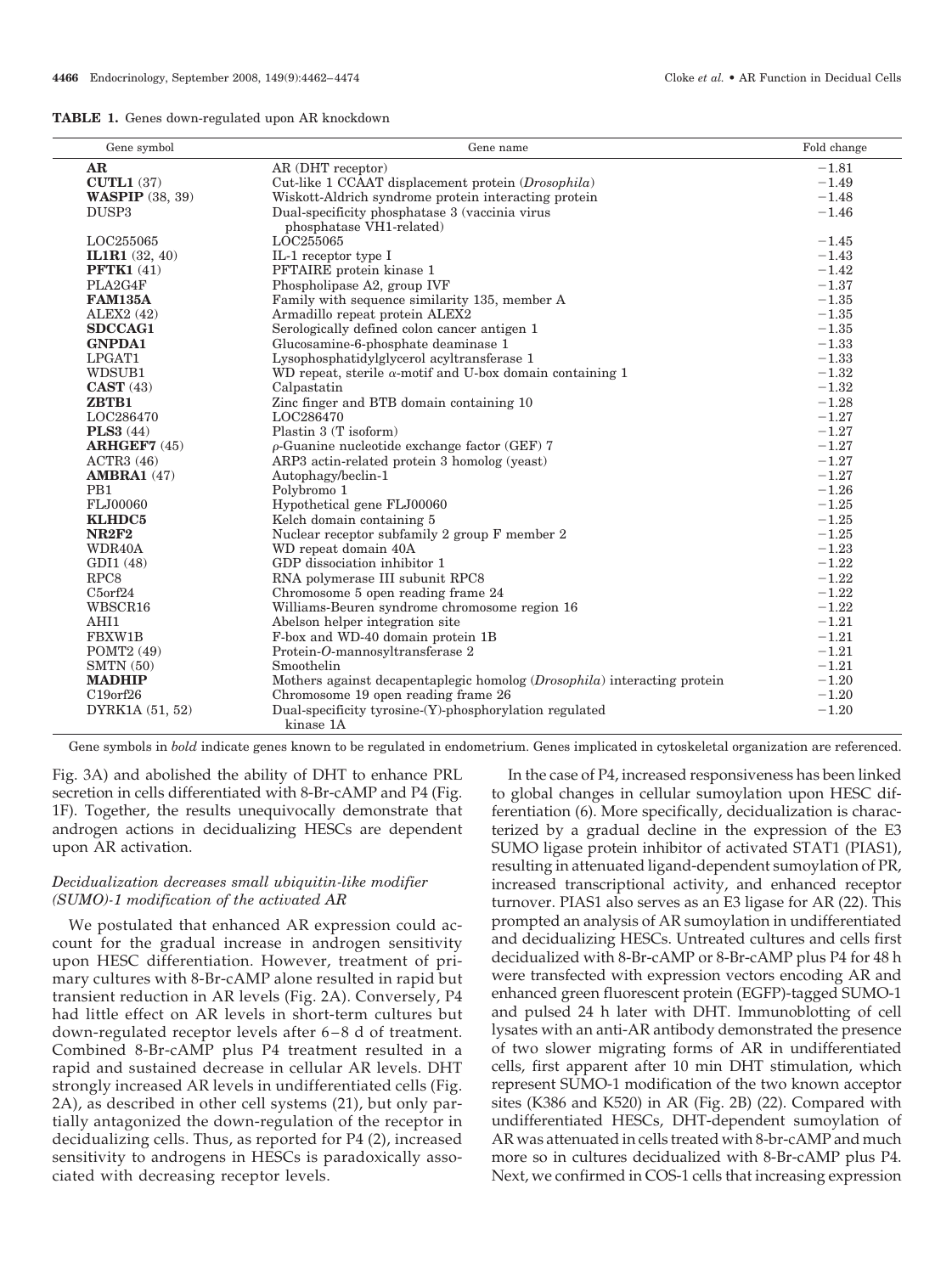of PIAS1 enhances ligand-dependent AR sumoylation (supplemental Fig. 1) and, conversely, that PIAS1 knockdown reduces AR SUMO-1 modification in HESCs treated with DHT (Fig. 2C). To explore whether PIAS1 regulates endogenous androgen responses in HESCs, we first overexpressed wild-type PIAS1 or a PIAS1 mutant (C351S, W372A) devoid of E3-ligase activity in cells decidualized with 8-Br-cAMP and DHT for 48 h. Parallel cultures were harvested after 24 h for protein and mRNA analyses. As shown in Fig. 2D, wild-type but not mutant PIAS1 enhanced SUMO-1 modification of AR, which corresponded to a 50% decrease in PRL mRNA expression. Notably, expression of the E3-deficient mutant antagonized endogenous PIAS1, resulting in decreased AR sumoylation and higher PRL mRNA levels. Furthermore, PIAS1 knockdown in undifferentiated HESCs was sufficient to induce PRL expression in response to DHT without the need of additional decidualizing stimuli (Fig. 2E). Together, the results demonstrate that down-regulation of PIAS1 upon decidualization sensitizes HESCs not only to P4 (6) but also to androgen signaling.

## *Identification of decidual AR and PR target genes*

MPA, a 17-OH P4 derivative with known androgenic actions (23), is widely used in combination with 8-BrcAMP to differentiate HESCs *in vitro* (2, 20). We confirmed that MPA, like DHT but not P4, enhances cellular AR levels in HESCs, induces its nuclear accumulation, and transactivates the receptor in a reporter assay (supplemental Fig. 2). We exploited the progestogenic and androgenic properties of MPA to search for specific AR- and PR-

dependent genes in decidualizing HESCs. Four separate primary cultures were first transfected with either NT siRNA oligos or a siRNA pool targeting AR or PR and then treated with 8-Br-cAMP plus MPA for 72 h. Parallel cultures were harvested for mRNA and protein analysis. As shown in Fig. 3A, the siRNA knockdown approach for AR and PR was effective and selective at both the mRNA and protein level. Furthermore, knockdown of either receptor was equally efficient in attenuating PRL mRNA expression in differentiating HESCs (Fig. 3B). Total RNA was then processed for genome-wide expression profiling, and the data were interrogated using parametric statistical testing. Figure 3C represents the Venn diagram of regulated genes identified by the following pair-wise comparisons: AR siRNA-transfected cells (AR) *vs.* NT siRNA-transfected cells and PR siRNA-transfected cells (PR) *vs.* NT siRNAtransfected cells. AR knockdown affected the expression of a relatively small pool of genes. Of the 92 transcripts deregulated upon AR depletion, the expression of 42.4 and 57.6% of transcripts were up- and down-regulated, respectively (Tables 1 and 2). In contrast, PR knockdown perturbed the expression of 860 genes, 55.6% of which were up-regulated and 44.4% down-regulated. Tables 3 and 4 list the 50 most induced and repressed PR-dependent genes, respectively. We identified only 29 genes under control of both nuclear receptors in decidualizing cells, although 10 were regulated in an opposing manner (Table 5). Thus, the data confirm the major role of PR in regulating decidual gene expression and define, for the first time, a smaller but distinct set of genes under AR control.

**TABLE 2.** Genes up-regulated upon AR knockdown

| Gene symbol        | Gene name                                           | Fold change |
|--------------------|-----------------------------------------------------|-------------|
| <b>DIPA</b>        | Hepatitis $\delta$ -antigen-interacting protein A   | 1.45        |
| CADPS <sub>2</sub> | $Ca2+$ -dependent activator protein for secretion 2 | 1.41        |
| UGP2               | UDP-glucose pyrophosphorylase 2                     | 1.39        |
| MCM4               | MCM4 minichromosome maintenance deficient 4         | 1.37        |
|                    | $(S.$ cerevisiae)                                   |             |
| OIP5               | Opa-interacting protein 5                           | 1.33        |
| CDT <sub>1</sub>   | DNA replication factor                              | 1.33        |
| POLR1D             | Polymerase (RNA) I polypeptide D 16 kDa             | 1.30        |
| CCDC99             | Coiled-coil domain containing 99                    | 1.26        |
| <b>FDXR</b>        | Ferredoxin reductase                                | 1.26        |
| TMEM160            | Transmembrane protein 160                           | 1.25        |
| TBC1D13            | TBC1 domain family member 13                        | 1.25        |
| $C3$ orf $26$      | Chromosome 3 open reading frame 26                  | 1.25        |
| NDFIP2             | Nedd4 family interacting protein 2                  | 1.25        |
| ANKRD36            | Ankyrin repeat domain 36                            | 1.25        |
| WDR51A             | WD repeat domain 51A                                | 1.24        |
| IQCC               | IQ motif containing C                               | 1.23        |
| MEIS <sub>2</sub>  | Meis1 myeloid ecotropic viral integration site 1    | 1.22        |
|                    | homolog 2 (mouse)                                   |             |
| LOC121642          | Similar to prostate cancer antigen-1                | 1.22        |
| ACAS <sub>2</sub>  | Acetyl-coenzyme A synthetase 2 (AMP forming)-like   | 1.22        |
| RGS10              | Regulator of G-protein signaling 10                 | 1.21        |
| CHTF18             | CTF18 chromosome transmission fidelity factor 18    | 1.21        |
|                    | homolog (S. cerevisiae)                             |             |
| PDE7B              | Phosphodiesterase 7B                                | 1.20        |
| <b>RPL10A</b>      | Ribosomal protein L10a                              | 1.20        |
| HBLD1              | HESB like domain containing 1                       | 1.20        |
| ECE2               | Endothelin converting enzyme 2                      | 1.20        |
| PRO0386            | Hypothetical protein PRO0386                        | 1.20        |

Gene symbols in *bold* indicate genes known to be regulated in endometrium.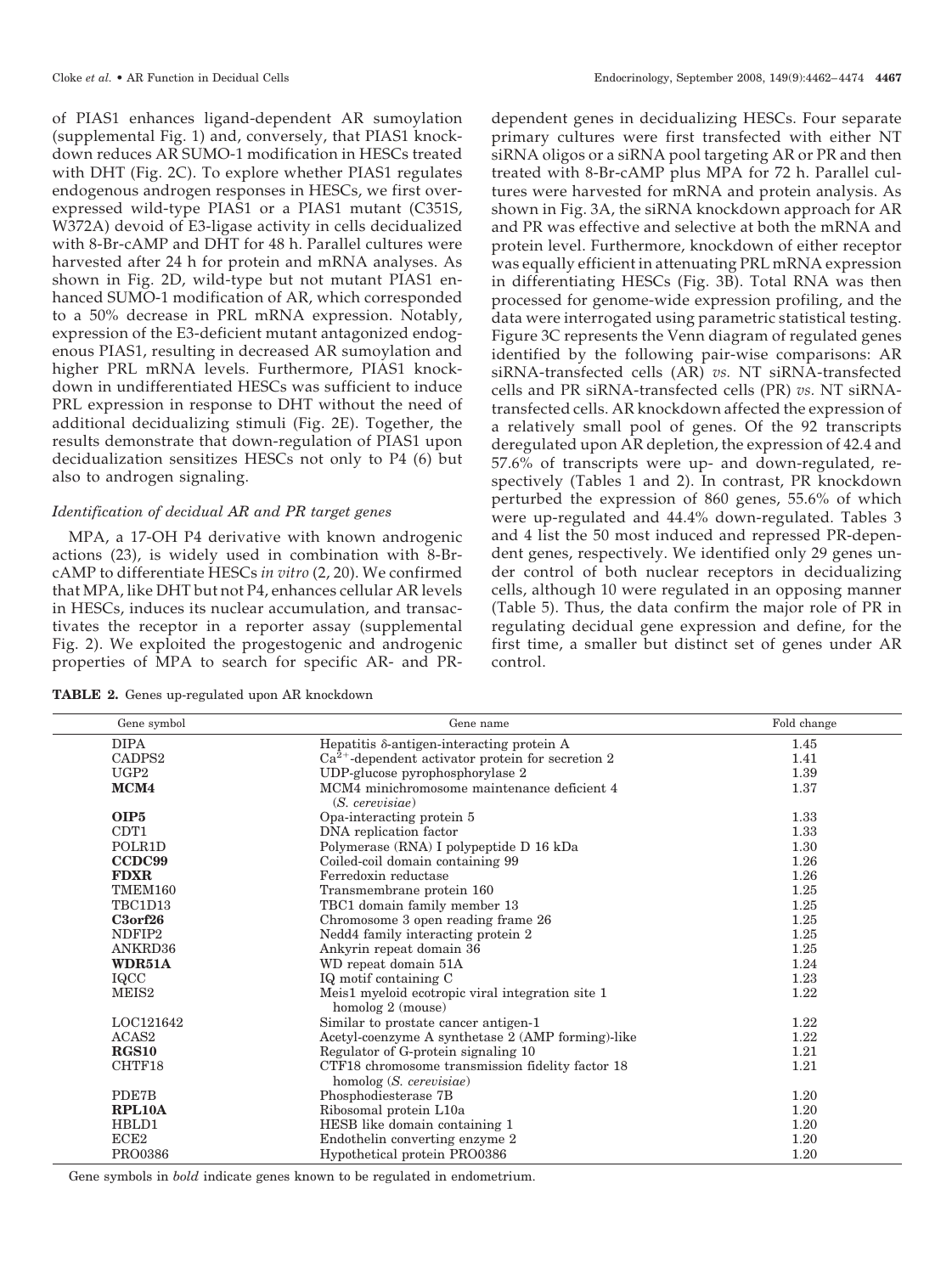|  |  |  |  | <b>TABLE 3.</b> Top 50 down-regulated genes upon PR knockdown |
|--|--|--|--|---------------------------------------------------------------|
|--|--|--|--|---------------------------------------------------------------|

| Gene symbol         | Gene name                                                                       | Fold change |
|---------------------|---------------------------------------------------------------------------------|-------------|
| <b>APCDD1</b>       | Adenomatosis polyposis coli down-regulated 1                                    | $-5.37$     |
| <b>CNR1</b>         | Cannabinoid receptor 1                                                          | $-4.21$     |
| LOC347348           | Similar to heat-shock 27-kDa protein (HSP27)                                    | $-3.34$     |
| <b>CHST7</b>        | Carbohydrate (N-acetylglucosamine 6-O) sulfotransferase 7                       | $-3.19$     |
| <b>HSPB1</b>        | Heat-shock 27-kDa protein 1                                                     | $-3.19$     |
| <b>RASD1</b>        | RAS dexamethasone-induced                                                       | $-3.12$     |
| <b>FKBP5</b>        | FK506 binding protein 5                                                         | $-3.10$     |
| IGF1                | IGF-I (somatomedin C)                                                           | $-3.04$     |
| <b>RORB</b>         | RAR-related orphan receptor B                                                   | $-3.01$     |
| <b>C13orf33</b>     | Chromosome 13 open reading frame 33                                             | $-3.00$     |
| ACPL <sub>2</sub>   | Acid phosphatase-like 2                                                         | $-2.71$     |
| <b>SORBS1</b>       | Sorbin and SH3 domain containing 1                                              | $-2.59$     |
| PCDH19              | Protocadherin 19                                                                | $-2.59$     |
| <b>HSD11B1</b>      | Hydroxysteroid $(11-\beta)$ dehydrogenase 1                                     | $-2.56$     |
| AOX1                | Aldehyde oxidase 1                                                              | $-2.51$     |
| PDLIM1              | PDZ and LIM domain 1 (elfin)                                                    | $-2.51$     |
| RASL10B             | RAS-like family 10 member B                                                     | $-2.5$      |
| <b>BTBD3</b>        | BTB (POZ) domain containing 3                                                   | $-2.46$     |
| MDM1                | Nuclear protein double minute 1                                                 | $-2.46$     |
| ZNF145              | Zinc finger protein 145 (Kruppel-like expressed in                              | $-2.41$     |
|                     | promyelocytic leukemia)                                                         |             |
| ADAMTS1             | A disintegrin-like and metalloprotease (reprolysin type)                        | $-2.41$     |
|                     | with thrombospondin type 1 motif 1                                              |             |
| <b>IMPA2</b>        | $Inositol(myo)-1 (or 4)-monophosphatase 2$                                      | $-2.38$     |
| NRXN <sub>3</sub>   | Neurexin 3                                                                      | $-2.32$     |
| HSPB6               | Heat-shock protein, $\alpha$ -crystallin-related, B6                            | $-2.32$     |
| METTL7A             | Methyltransferase like 7A                                                       | $-2.28$     |
| OSR <sub>2</sub>    | Odd-skipped-related 2A protein                                                  | $-2.27$     |
| <b>SIPA1L2</b>      | Signal-induced proliferation-associated 1 like 2                                | $-2.25$     |
| <b>DSIPI</b>        | δ-Sleep inducing peptide immunoreactor                                          | $-2.24$     |
| PRPS <sub>2</sub>   | Phosphoribosyl pyrophosphate synthetase 2                                       | $-2.21$     |
| GATA6               | GATA binding protein 6                                                          | $-2.20$     |
| PPAP2B              | Phosphatidic acid phosphatase type 2B                                           | $-2.20$     |
| PIK3R1              | Phosphoinositide-3-kinase regulatory subunit polypeptide 1<br>$(p85 \alpha)$    | $-2.16$     |
| <b>SERPINE1</b>     | Serine (or cysteine) proteinase inhibitor clade E                               | $-2.15$     |
| XYLT1               | Xylotransferase 1                                                               | $-2.14$     |
| ATAD2               | ATPase family, AAA domain containing 2                                          | $-2.13$     |
| <b>TIPARP</b>       | TCDD-inducible poly(ADP-ribose) polymerase                                      | $-2.13$     |
| <b>ABLIM3</b>       | Actin-binding LIM protein family member 3                                       | $-2.12$     |
| CARD9               | Caspase recruitment domain family member 9                                      | $-2.12$     |
| <b>LARGE</b>        | Like-glycosyltransferas                                                         | $-2.09$     |
| NPR1                | Natriuretic peptide receptor A/guanylate cyclase A                              | $-2.09$     |
| PGR                 | Progesterone receptor                                                           | $-2.08$     |
| DKK1                | Dickkopf homolog 1 (Xenopus laevis)                                             | $-2.05$     |
| RAB <sub>40</sub> A | RAB40A member RAS oncogene family                                               | $-2.03$     |
| LMCD1               | LIM and cysteine-rich domains 1                                                 | $-2.02$     |
| <b>RACGAP1</b>      | Rac GTPase activating protein 1                                                 | $-2.00$     |
| SLC27A3             | Solute carrier family 27 (fatty acid transporter) member 3                      | $-1.96$     |
| FLJ11539            | Hypothetical protein FLJ11539                                                   | $-1.95$     |
| <b>SLC7A8</b>       | Solute carrier family 7 (cationic amino acid transporter y+<br>system) member 8 | $-1.95$     |
| <b>MYC</b>          | v-myc myelocytomatosis viral oncogene homolog (avian)                           | $-1.94$     |
| <b>TNFRSF1B</b>     | TNF receptor superfamily member 1B                                              | $-1.92$     |

Gene symbols in *bold* indicate genes known to be regulated in endometrium.

Because all cultures were decidualized before array analysis, we cross-referenced our genes lists with the Endometrium Database Resource (http://endometrium.bcm.tmc. edu/edr/) and annotated the tables to indicate genes already reported to be regulated upon endometrial differentiation. RTQ-PCR validation of genes under the putative control of AR (*IL1R1*, *DUSP3*, and *OIP5*), PR (*MMP10*, *TWIST1*, and *RASD1*), or both AR and PR (*KCNK3*, *PCDH7*, and *WNT4*) yielded no false-positive results (Fig. 4). Interestingly, not all identified target genes were dependent upon ligand activation of the receptor. For instance, *DUSP3* (dual-spec-

ificity phosphatase 3) mRNA levels remained unchanged upon HESC differentiation, yet transfection of AR siRNA resulted in a 3-fold decrease in the transcript levels of this negative regulator of the MAPK pathway. Similarly, *MMP10* (matrix metalloproteinase 10) expression was strongly repressed in differentiating HESCs, and PR knockdown not only reversed this repression but also elicited a 4-fold increase in *MMP10* mRNA levels when compared with undifferentiated cells, suggesting that even the unliganded PR plays a role in repressing *MMP* expression in human endometrium.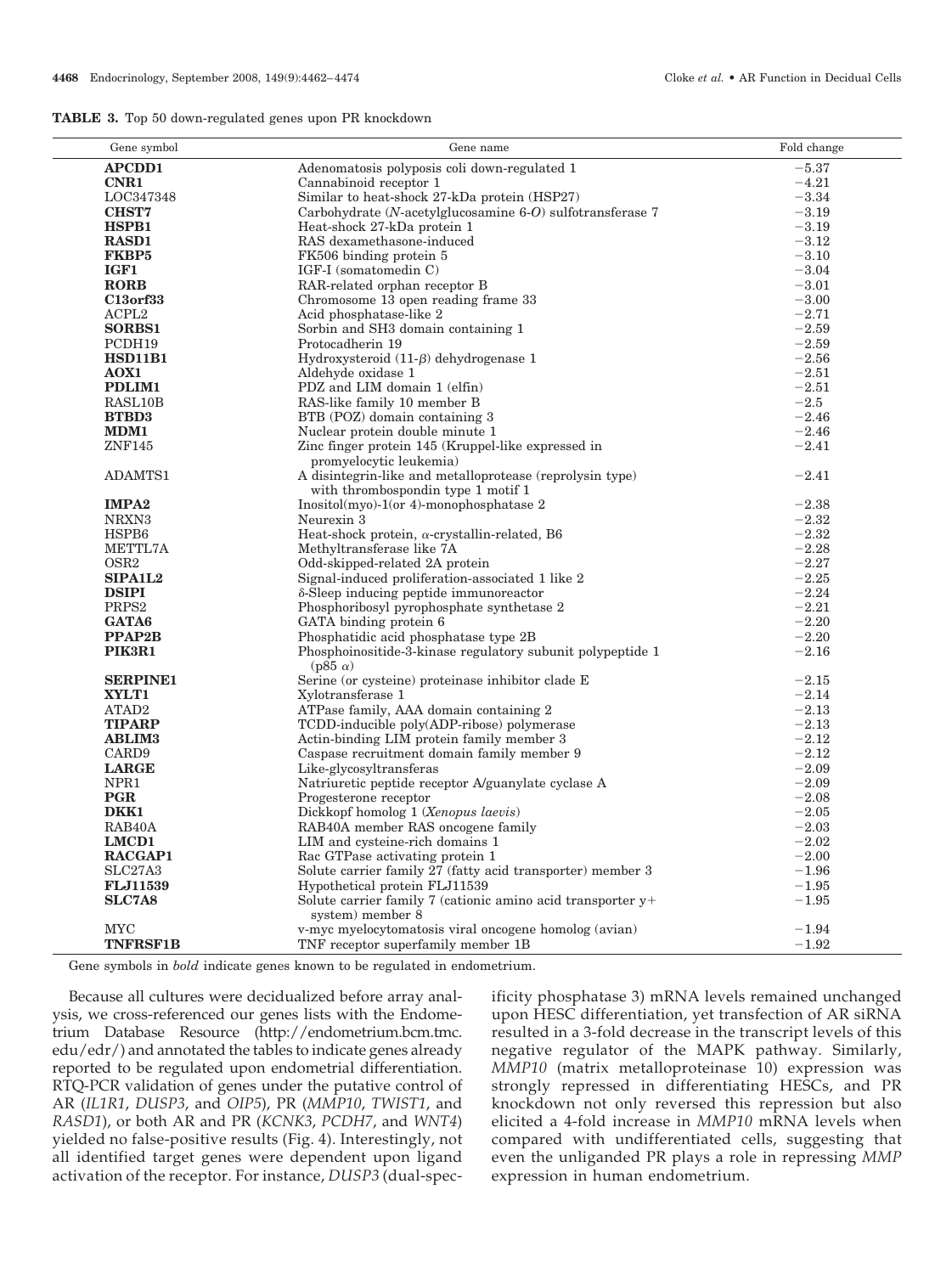|  |  |  |  | <b>TABLE 4.</b> Top 50 up-regulated genes upon PR knockdown |
|--|--|--|--|-------------------------------------------------------------|
|--|--|--|--|-------------------------------------------------------------|

| Gene symbol        | Gene name                                                               | Fold change |
|--------------------|-------------------------------------------------------------------------|-------------|
| <b>CXCR4</b>       | Chemokine (C-X-C motif) receptor 4                                      | 6.69        |
| <b>MMP10</b>       | Matrix metalloproteinase 10 (stromelysin 2)                             | 5.29        |
| STC1               | Stanniocalcin 1                                                         | 5.20        |
| <b>KIAA1199</b>    | KIAA1199 protein                                                        | 5.01        |
| FJX1               | Four jointed box 1 (Drosophila)                                         | 4.81        |
| <b>TNFRSF11B</b>   | TNF receptor superfamily member 11b (osteoprotegerin)                   | 3.99        |
|                    |                                                                         |             |
| <b>ABCG1</b>       | ATP-binding cassette sub-family G (WHITE) member 1                      | 3.76        |
| <b>MMP11</b>       | Matrix metalloproteinase 11 (stromelysin 3)                             | 3.56        |
| IER <sub>3</sub>   | Immediate-early response 3                                              | 3.35        |
| SLC16A6            | Solute carrier family 16 (monocarboxylic acid transporters)<br>member 6 | 3.14        |
| CDKN2B             | Cyclin-dependent kinase inhibitor 2B (p15 inhibits CDK4)                | 2.86        |
| GDF15              | Growth differentiation factor 15                                        | 2.76        |
| IL13RA2            | IL-13 receptor $\alpha$ 2                                               | 2.75        |
| <b>ANGPTL2</b>     | Angiopoietin-like 2                                                     | 2.74        |
| <b>THBS2</b>       | Thrombospondin 2                                                        | 2.72        |
| <b>NR4A2</b>       | Nuclear receptor subfamily 4 group A member 2                           | 2.63        |
| <b>C10orf10</b>    | Chromosome 10 open reading frame 10                                     | 2.63        |
| SOX4               | SRY (sex determining region Y)-box 4                                    | 2.56        |
| FAM43A             | Family with sequence similarity 43, member A                            | 2.53        |
| <b>TEK</b>         | TEK tyrosine kinase endothelial                                         | 2.50        |
| DPYSL4             | Dihydropyrimidinase-like 4                                              | 2.48        |
| <b>NNAT</b>        | Neuronatin                                                              | 2.45        |
| MEX3A              | Mex-3 homolog A                                                         | 2.45        |
| PDE <sub>4</sub> B | Phosphodiesterase 4B cAMP-specific                                      | 2.41        |
| FOXP1              | Forkhead box P1                                                         | 2.32        |
| AMSH-LP            | Associated molecule with the SH3 domain of STAM (AMSH) like<br>protein  | 2.32        |
| FRMD4              | FERM domain containing 4                                                | 2.29        |
| TWIST1             | Twist homolog 1)                                                        | 2.25        |
| <b>ARNT2</b>       | Aryl-hydrocarbon receptor nuclear translocator 2                        | 2.24        |
| <b>CNIH3</b>       | Cornichon homolg 3                                                      | 2.23        |
| PPFIBP2            | PTPRF interacting protein binding protein 2 (liprin $\beta$ 2)          | 2.22        |
| LOH11CR2A          | Loss of heterozygosity11 chromosomal region 2                           | 2.22        |
| EHZF               | Early hematopoietic zinc finger                                         | 2.19        |
| <b>DIO2</b>        | Deiodinase iodothyronine type II                                        | 2.19        |
| ABCA6              | ATP-binding cassette sub-family A (ABC1) member 6                       | 2.18        |
| <b>CXCL12</b>      | Chemokine (C-X-C motif) ligand 12 (stromal cell-derived factor 1)       | 2.18        |
| TNFRSF21           | TNF receptor member 21                                                  | 2.16        |
| FLJ22536           | Hypothetical locus LOC401237                                            | 2.16        |
| <b>FHOD3</b>       | Formin homology 2 domain containing 3                                   | 2.15        |
| WNT <sub>2</sub>   | Wingless-type MMTV integration site family member 2                     | 2.15        |
| <b>F13A1</b>       | Coagulation factor XIII A1 polypeptide                                  | 2.14        |
| <b>KIAA1370</b>    | Hypothetical protein LOC56204                                           | 2.14        |
| <b>CSRP2</b>       | Cysteine- and glycine-rich protein 2                                    | 2.07        |
| CHAC1              | ChaC, cation transport regulator homolog 1                              | 2.06        |
| <b>CREB5</b>       | cAMP responsive element binding protein 5                               | 2.06        |
| PBEF1              | Pre-B-cell colony enhancing factor 1                                    | 2.04        |
| FGF9               | Fibroblast growth factor 9                                              | 2.04        |
| $\rm MGC13057$     | Hypothetical protein MGC13057                                           | 2.04        |
| FAP                | Fibroblast activation protein $\alpha$                                  | 2.02        |
| LOC221091          | Hypothetical protein LOC221091                                          | 2.01        |

Gene symbols in *bold* indicate genes known to be regulated in endometrium.

## *PR is indispensable for activation of secondary signaling pathways upon decidualization*

Microarray analyses have been extensively used to examine endometrial responses to P4 in humans and various animal models (24 –26). Our gene profiling complements these studies and confirms that PR controls the expression of a network of at least 860 genes in decidualizing HESCs. Ingenuity Pathway Analysis clustered PR-dependent genes into 28 different functional molecular and cellular categories (supplemental Fig. 3), and many can be functionally linked to known P4 actions in the endometrium. For instance, P4

critically ensures tissue integrity of the decidualizing endometrium before menstruation and during pregnancy (3, 7), and not unexpectedly, several genes repressed in a PR-dependent manner encode for matrix metalloproteinases (*MMP2*, -*8*, -*10*, -*11*, and -*27*), death receptors of the tumor necrosis factor receptor superfamily (*TNFRSF10B*, -*10D*, -*11B*, -*19*, and -*21*), apoptosis mediators (*e.g. MCL1*, *NR4A2*, *BCL2L10*, *TRAF4*, *TP53INP*, *MOAP1*, *SEMA3F*, *DAD1*, *CIAPN1, DEDD*, and *MAP3K5*), and oxidative stress defenses and DNA repair (*e.g. TXNRD1*, *HNOX1*, *PPP1R15A*, and *XRCC5*).

Although insufficient to trigger HESC differentiation,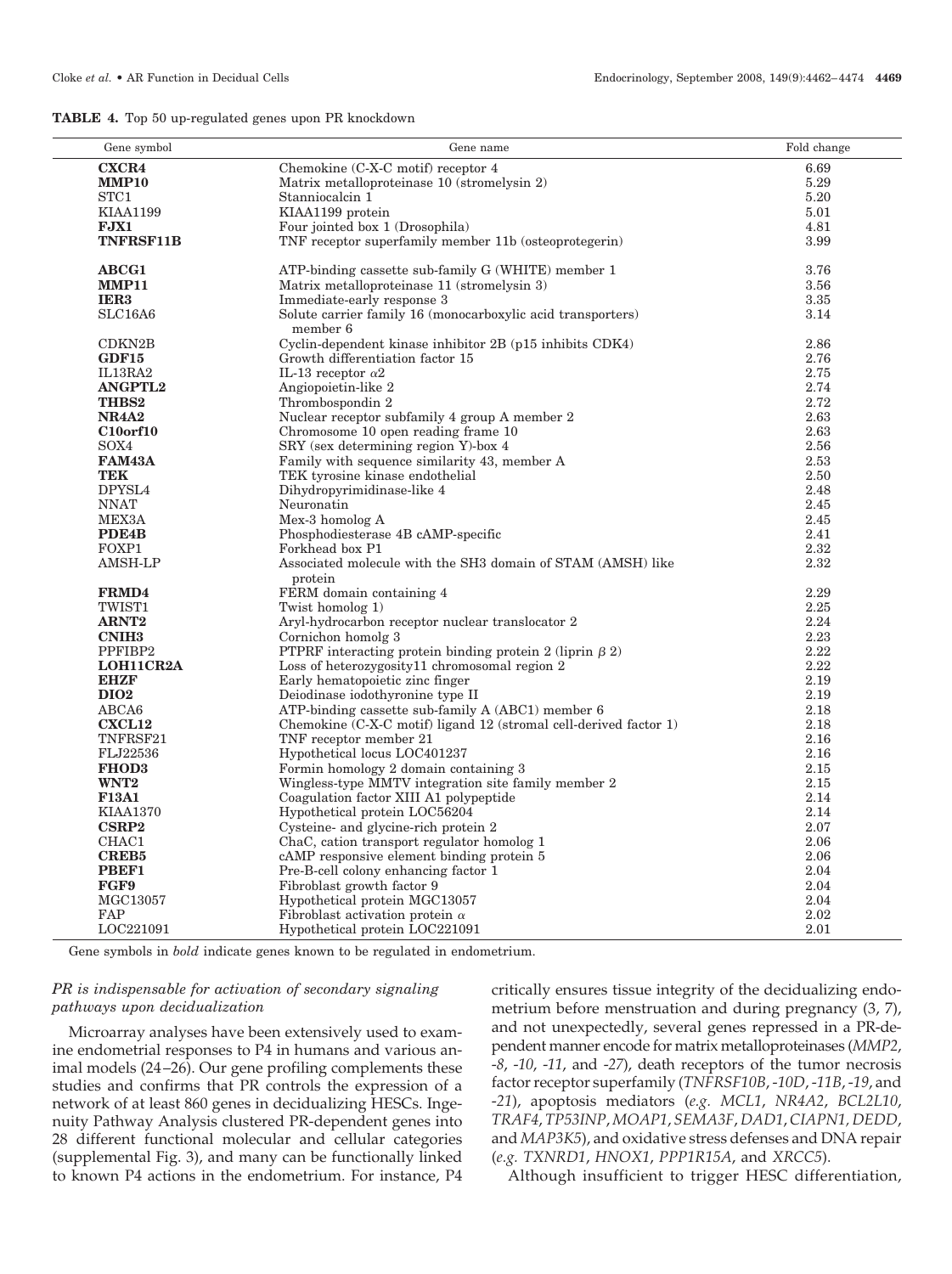|  |  |  | <b>TABLE 5.</b> Genes regulated by AR and PR |  |  |  |  |
|--|--|--|----------------------------------------------|--|--|--|--|
|--|--|--|----------------------------------------------|--|--|--|--|

| Gene symbol           | Gene name                                             | AR siRNA fold change | PR siRNA fold change |
|-----------------------|-------------------------------------------------------|----------------------|----------------------|
| <b>INHBA</b>          | Inhibin $\beta$ A                                     | $-1.56$              | 2.38                 |
| <b>KCNK3</b>          | Potassium channel subfamily K member 3                | $-1.55$              | $-1.36$              |
| FADS <sub>2</sub>     | Fatty acid desaturase 2                               | $-1.45$              | $-1.55$              |
| <b>LMOD1</b> $(53)$   | Leiomodin 1 (smooth muscle)                           | $-1.43$              | $-1.67$              |
| WNT4                  | Wingless-type MMTV integration site family member 4   | $-1.39$              | $-1.60$              |
| ELOVL4                | Elongation of very long chain fatty acids (FEN1/Elo2) | $-1.36$              | 1.40                 |
|                       | SUR4/Elo3 yeast)-like 4                               |                      |                      |
| GPR125 (54)           | G protein-coupled receptor 125                        | $-1.30$              | 1.37                 |
| <b>KIAA1377</b>       | KIAA1377 protein                                      | $-1.27$              | $-1.28$              |
| LRRK1(55)             | Leucine-rich repeat kinase 1                          | $-1.24$              | $-1.35$              |
| LRCH <sub>2</sub>     | Leucine-rich repeats and calponin homology (CH)       | $-1.23$              | 1.49                 |
|                       | domain containing 2                                   |                      |                      |
| <b>CTSO</b> (56)      | Cathepsin O                                           | $-1.21$              | $-1.23$              |
| CKAP4(57)             | Cytoskeleton-associated protein 4                     | $-1.21$              | $-1.22$              |
| <b>TEAD3</b> (58, 59) | TEA domain family member 3                            | $-1.20$              | $-1.26$              |
| LOC401627             | Similar to hypothetical protein FLJ33610              | $-1.20$              | $-1.21$              |
| <b>TCEAL7</b>         | Transcription elongation factor A (SII)-like 7        | $-1.20$              | 1.59                 |
| MRAS(60)              | Muscle RAS oncogene homolog                           | $-1.20$              | 1.34                 |
| MCM <sub>2</sub>      | MCM2 minichromosome maintenance deficient 2           | 1.39                 | $-1.25$              |
|                       | mitotin (S. cerevisiae)                               |                      |                      |
| PCDH7                 | BH-protocadherin (brain-heart)                        | 1.38                 | 1.74                 |
| PCDH7                 | BH-protocadherin (brain-heart)                        | 1.28                 | 1.63                 |
| HNRPH <sub>2</sub>    | Heterogeneous nuclear ribonucleoprotein $H2(H)$       | 1.27                 | 1.23                 |
| WEE1                  | WEE1 homolog $(S. pombe)$                             | 1.26                 | 1.32                 |
| IMPDH <sub>2</sub>    | IMP (inosine monophosphate) dehydrogenase 2           | 1.25                 | $-1.24$              |
| <b>ACSL1</b>          | Acyl-CoA synthetase long-chain family member 1        | 1.23                 | $-1.43$              |
| DPP4                  | Dipeptidylpeptidase 4 (CD26 adenosine deaminase)      | 1.23                 | 1.51                 |
|                       | complexing protein $2$ )                              |                      |                      |
| XTP3TPA               | XTP3-transactivated protein A                         | 1.23                 | 1.21                 |
| XAB1                  | XPA binding protein 1                                 | 1.22                 | 1.43                 |
| PAK1                  | PAK1 interacting protein 1                            | 1.22                 | 1.35                 |
| <b>BM88</b>           | BM88 antigen                                          | 1.20                 | 1.28                 |
| NAP1L1                | Nucleosome assembly protein 1-like 1                  | 1.20                 | $-1.29$              |

Gene symbols in *bold* indicate genes known to be regulated in endometrium. Genes implicated in cytoskeletal organization are referenced.

P4 is essential for maintaining the decidual phenotype both *in vivo* and *in vitro*. Compelling evidence has emerged to indicate that sustained expression of the decidual phenotype is also dependent on autocrine or paracrine signals, resulting in activation of various secondary signaling pathways (5, 27, 28). Strikingly, a significant number of PR-dependent genes encode for ligands, membranebound receptors, and intermediates in various signal transduction pathways (supplemental Fig. 4). This prompted us to examine the expression and/or activation status of critical signal intermediates in the STAT, MAPK (ERK1/2), PI3K, TGF $\beta$ /SMAD, and WNT/ $\beta$ -catenin pathways in undifferentiated HESCs and decidualized cells transfected with AR or PR siRNAs. In agreement with the gene profile, PR knockdown selectively abolished the induction of STAT3 and STAT5b upon HESC differentiation (Fig. 5). Total ERK1/2, AKT, SMAD2, and β-catenin levels remained unchanged upon differentiation of HESCs. However, decidualization was accompanied by a down-regulation in activated (phosphorylated) AKT levels and a reciprocal increase in ERK1/2 phosphorylation, yet the activation status of either pathway was unaffected by AR or PR depletion. In contrast, PR knockdown eliminated nuclear accumulation of activated SMAD2 and  $\beta$ -catenin in differentiating HESCs. The data imply that a substantial proportion of PR-dependent decidual genes are regulated indirectly, via autocrine or paracrine activation of the WNT/β-catenin, TGFβ/SMAD, and STAT pathways.

# *AR regulates cytoskeletal organization and cell cycle inhibition*

Ingenuity pathway analysis complemented by manual mining of available literature implicated 40% (21 of 53) of genes down-regulated upon AR silencing in the regulation of cell morphology, cytoskeletal organization, and cell motility (Tables 1 and 5). This prompted us to examine more closely the differentiation-associated changes in the actin cytoskeleton by phalloidin staining of filamentous actin (F-actin). As shown in Fig. 6A, decidualization is characterized by a dramatic increase in F-actin polymerization and stress fiber formation. However, the proportion of cells that express elongated stress fibers was reduced by approximately 50% upon AR knockdown, whereas PR silencing had no apparent effect (Fig. 6A and supplemental Fig. 5). Time-lapse microscopy demonstrated that decidualization is also associated with a dramatic decrease in basal cell motility, which was partially reversed upon AR knockdown (Fig. 6B). Actin-myosin interactions are essential for cell motility and promoted by phosphorylation of the regulatory light chain of myosin 2 (MLC2) (29). In agreement with the motility studies, AR knockdown was sufficient to reverse loss of MLC2 phosphorylation upon decidualization of HESCs (Fig. 6C).

In addition to cell motility, the actin cytoskeleton is involved in many other biological functions, including endoand exocytosis, cytokinesis, and signal transduction (30, 31),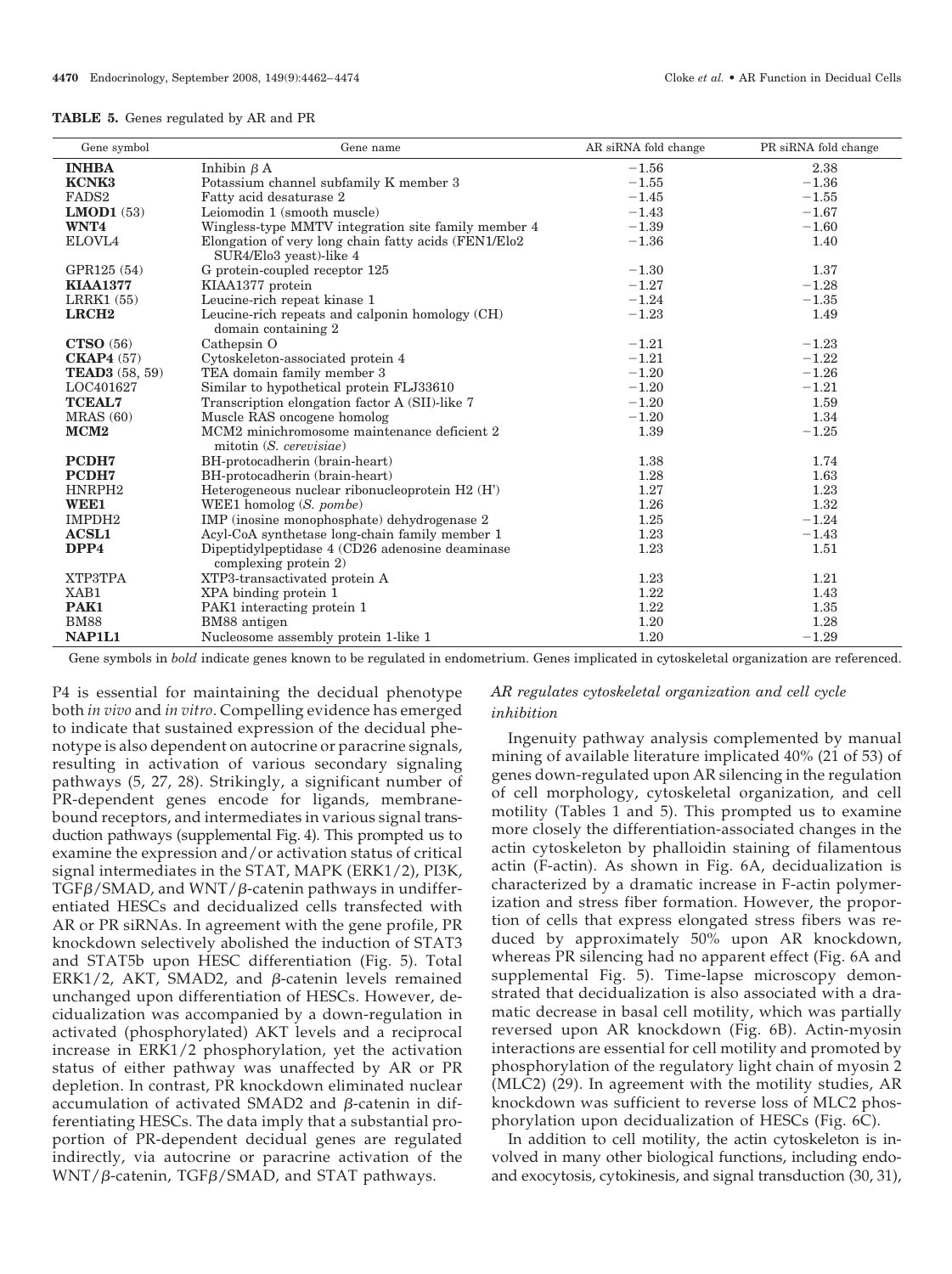FIG. 4. Validation of putative AR- and PR-dependent genes. For microarray validation, three separate cultures were first transfected with NT, AR, or PR siRNA and then treated with 8-Br-cAMP and MPA for 72 h, and mRNA levels of the indicated putative target genes were measured in triplicate for each sample by RTQ-PCR. The data normalized to L19 are expressed as fold change  $(\pm sEM)$  relative to expression levels in undifferentiated HESCs transfected with NT siRNA  $(dotted\ lines)$ .  $*$ ,  $P < 0.05$ ;  $**$ ,  $P < 0.001$ .



underscoring the importance of AR in regulating decidual cell function. Importantly, induction of the IL-1 receptor (IL1R1) in decidualizing cells is under AR control (Fig. 4). Embryonic signals, and in particular IL-1 $\beta$ , have been shown to activate focal adhesion kinase (FAK) and to further promote cytoskeletal reorganization in decidual cells (32). Together, these observations suggest AR plays a major role in coordinating decidual-trophoblast interactions during early pregnancy. This conjecture is further supported by the observation that inactivation of decidual RhoA, a Rho GTPase family member essential for cytoskeletal organization, blocks outgrowth but not attachment of blastocysts in a coculture model (33).

*In silico* analysis further revealed that several genes upregulated in decidualizing cells upon AR depletion, and thus normally repressed in an AR-dependent manner, are involved in various aspects of cell cycle regulation (*e.g. NAP1L1*, *WEE1*, *BM88*, *XTP3TA*, and *IMPDH2*) including DNA replication licensing (*e.g. CDT1*, *MCM4*, and *MCM2*) and chromatid separation (*e.g. CHTF18*, *DIPA*) (Tables 2 and

5). This expression profile points toward a role for AR in safeguarding the genetic stability of the endometrium during rapid cyclic remodeling. Functionally, AR knockdown enhanced proliferation of HESCs decidualized with 8-Br-cAMP and MPA (Fig. 6D). In contrast, proliferation was modestly but consistently reduced upon PR knockdown. Inactivation of retinoblastoma protein (RB) by hyperphosphorylation enables the expression of E2F-target genes essential for coordinating entry into S phase of the cell cycle (34). As shown in Fig. 6E, differentiation of HESCs is strongly associated with loss of RB phosphorylation but much less so upon AR knockdown.

In summary, we have shown that HESCs become increasingly responsive to androgen signaling upon differentiation. This increased sensitivity to sex steroids, whether androgens or P4, is directly linked to global changes in cellular sumoylation and, more specifically, to differentiation-dependent down-regulation of PIAS1, the E3 SUMO-1 ligase of AR and PR. In comparison to PR, AR governs the expression of a limited decidual gene pool,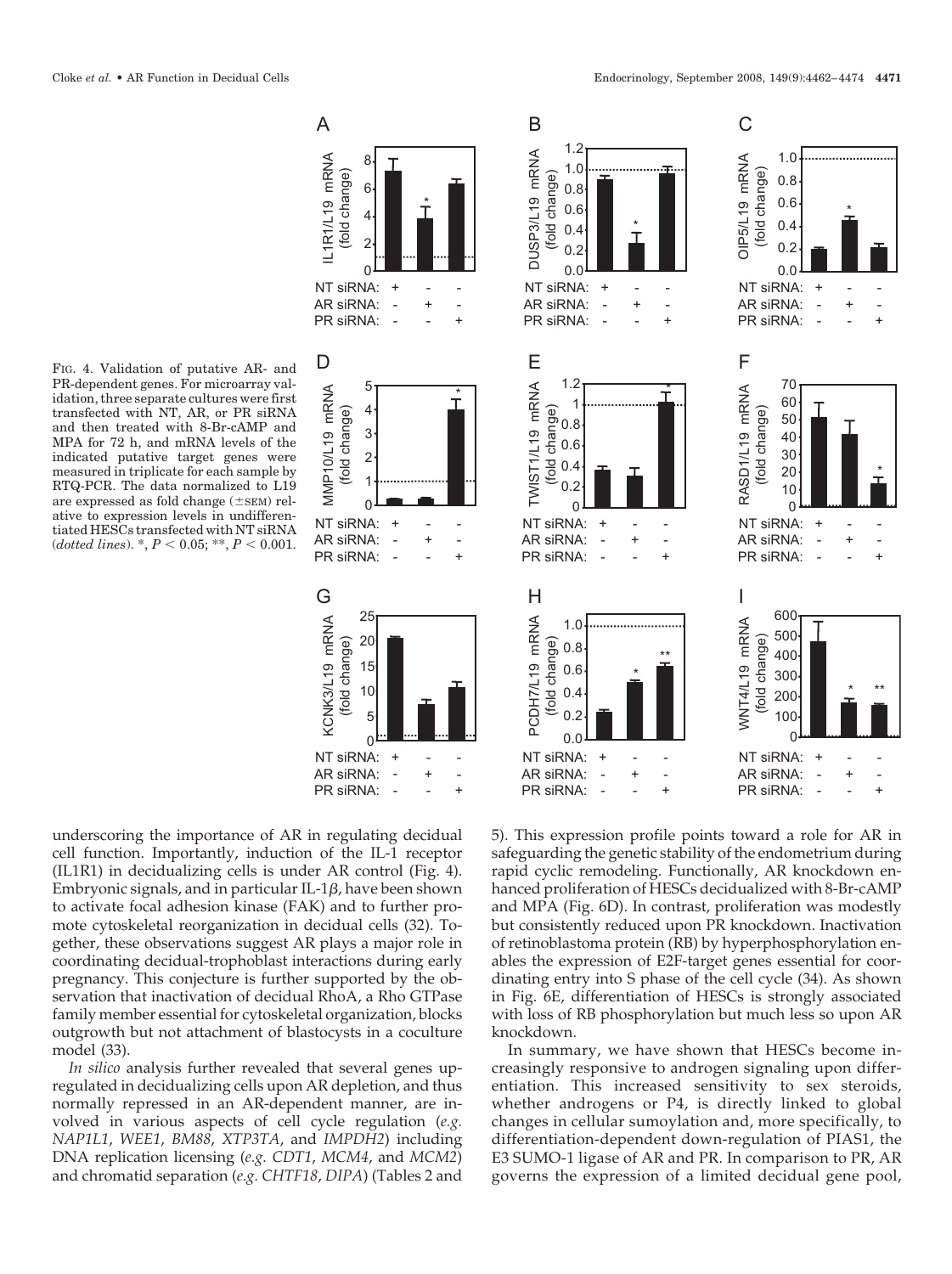

FIG. 5. PR regulates STAT, TGF $\beta$ /SMAD, and WNT/ $\beta$ -catenin signaling in decidualizing cells. Whole-cell lysates or nuclear protein fractions from HESCs, transfected first with NT, AR, or PR siRNA and then treated with 8-Br-cAMP and MPA for 72 h, were immunoprobed for various signal intermediates, as indicated.  $\beta$ -Actin served as a loading control.

responsible for cytoskeletal organization and inhibition of cell motility and proliferation. These cell functions under AR control may be critical for coordinated trophoblast invasion and placental development. This notion is supported by the observations in female AR-deficient mice, demonstrating that uterine responses to exogenous gonadotropins are impaired before developing premature ovarian failure (35). Furthermore, the earliest reproductive defect in these mice is a dramatic reduction in the number of pups per litter, and pregnancy is further characterized by placentamegaly, which suggests a compensatory response to defective uterine remodeling (35, 36). However, additional experiments are required to exclude the possibility that these early uterine defects in AR-deficient mice are a consequence of impaired ovarian steroidogenesis.

The identification of human AR signature genes could be exploited to assess the decidual responses before pregnancy, especially in patients with relative androgen deficiency, including older women and patients with premature ovarian failure receiving fertility treatment with donor oocytes. Such translational studies may provide the *in vivo* rational for the targeted use of selective AR modulators for the prevention of associated pregnancy complications.

#### **Acknowledgments**

We thank Ms. Ruba Kalaji and Drs. Osamu Ishihara, Steven Franks, Nick Macklon, Guy Whitley, Jenny Higham, Nicholas Panay, Charles Swanton, Vania Braga, and Malcolm Parker.

Received March 14, 2008. Accepted May 21, 2008.

Address all correspondence and requests for reprints to: Jan Brosens, Institute of Reproductive and Developmental Biology, Imperial College London, Hammersmith Campus, London W12 0NN, United Kingdom. E-mail: j.brosens@imperial.ac.uk.



FIG. 6. AR controls cytoskeletal organization, cell motility, and proliferation in differentiating HESCs. A, Phalloidin staining of F-actin in undifferentiated HESCs transfected with NT siRNA (a) and cells decidualized with cAMP and MPA for 72 h after transfection with NT siRNA (b), AR siRNA (c), or PR siRNA (d). B, Motility of HESCs transfected and treated as in A was analyzed by time-lapse microscopy, quantified, and expressed in arbitrary units. The results are the mean  $(\pm s_D)$  of triplicate analyses. *Different letters above the error bars* indicate that those groups are significantly different from each other at  $P < 0.01$ . C, Protein lysates obtained from parallel cultures were immunoprobed for phosphorylated MLC2.  $\beta$ -Actin served as a loading control. D, Primary cultures were first transfected in six-well plates with NT, AR, or PR siRNAs, replated in 96-well plates, and treated with 8-Br-cAMP and MPA, and cell viability was measured at the indicated time points. The results show the relative fold change in cell number, and the data are the mean  $(\pm sD)$  of triplicate measurements. E, Protein lysates from HESCs transfected with NT, AR, or PR siRNA, then treated with 8-Br-cAMP and MPA for 72 h, were subjected to Western blot analysis for total and phosphorylated RB (p-RB) expression.

This work was supported by a Wellcome Trust Research Training Fellowship (to B.C.), by the IOG Trust, and Grant-in-Aid 19591909 from the Ministry of Education, Science, and Culture, Japan. Disclosure Statement: The authors have nothing to disclose.

## **References**

- 1. **Lydon JP, DeMayo FJ, Funk CR, Mani SK, Hughes AR, Montgomery Jr CA, Shyamala G, Conneely OM, O'Malley BW** 1995 Mice lacking progesterone receptor exhibit pleiotropic reproductive abnormalities. Genes Dev 9:2266 – 2278
- 2. **Brosens JJ, Hayashi N, White JO** 1999 Progesterone receptor regulates de-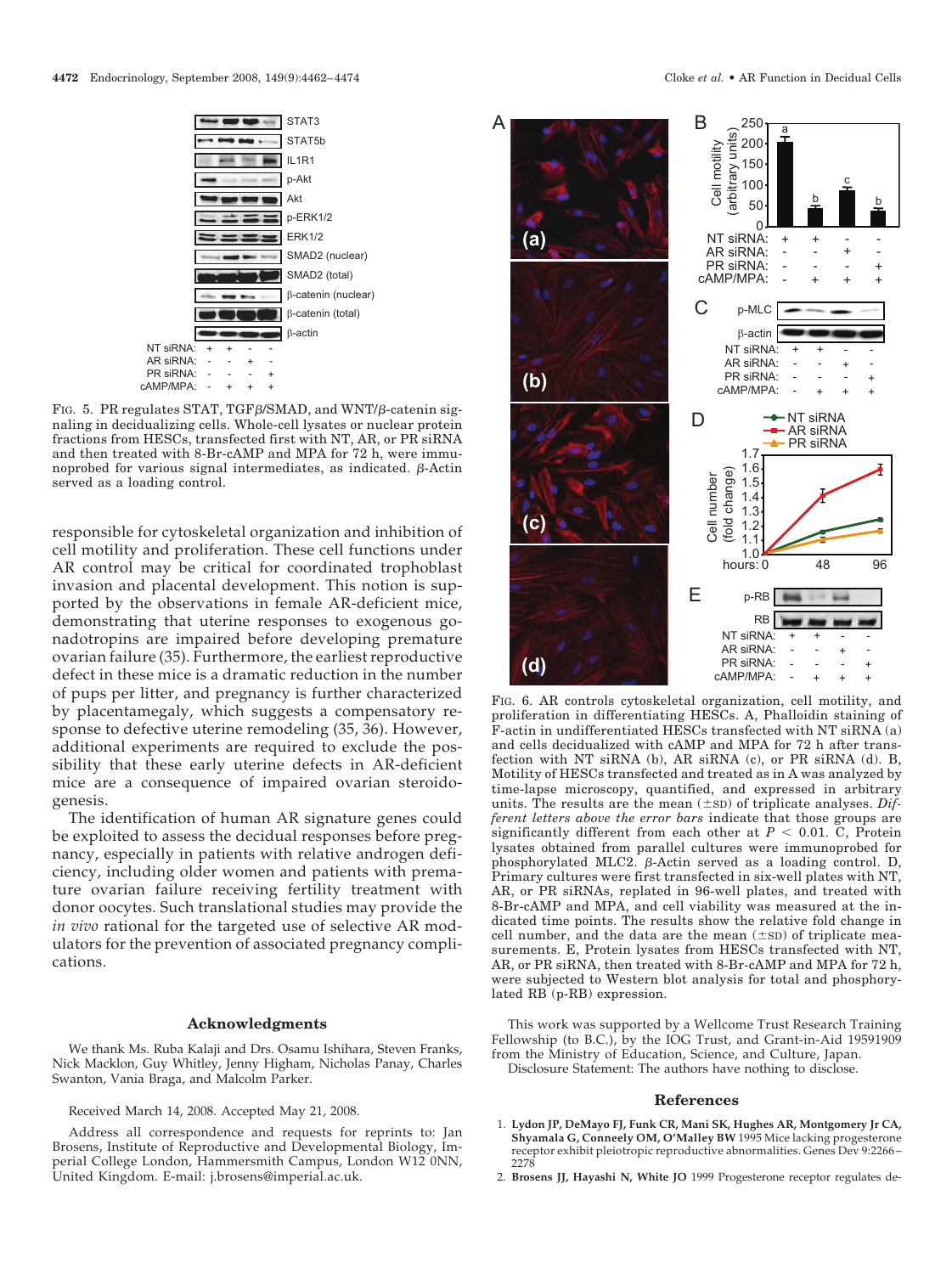cidual prolactin expression in differentiating human endometrial stromal cells. Endocrinology 140:4809 – 4820

- 3. **Gellersen B, Brosens IA, Brosens JJ** 2007 Decidualization of the human endometrium: mechanisms, functions, and clinical perspectives. Semin Reprod Med 25:445– 453
- 4. **Kajihara T, Jones M, Fusi L, Takano M, Feroze-Zaidi F, Pirianov G, Mehmet H, Ishihara O, Higham JM, Lam EW, Brosens JJ** 2006 Differential expression of FOXO1 and FOXO3a confers resistance to oxidative cell death upon endometrial decidualization. Mol Endocrinol 20:2444 –2455
- 5. **Gellersen B, Brosens J** 2003 Cyclic AMP and progesterone receptor cross-talk in human endometrium: a decidualizing affair. J Endocrinol 178:357–372
- 6. **Jones MC, Fusi L, Higham JH, Abdel-Hafiz H, Horwitz KB, Lam EW, Brosens JJ** 2006 Regulation of the SUMO pathway sensitizes differentiating human endometrial stromal cells to progesterone. Proc Natl Acad Sci USA 103:16272–16277
- 7. **Brosens JJ, Gellersen B** 2006 Death or survival: progesterone-dependent cell fate decisions in the human endometrial stroma. J Mol Endocrinol 36:389 –398
- 8. **Mertens HJ, Heineman MJ, Koudstaal J, Theunissen P, Evers JL** 1996 Androgen receptor content in human endometrium. Eur J Obstet Gynecol Reprod Biol 70:11–13
- 9. **Slayden OD, Nayak NR, Burton KA, Chwalisz K, Cameron ST, Critchley HO, Baird DT, Brenner RM** 2001 Progesterone antagonists increase androgen receptor expression in the rhesus macaque and human endometrium. J Clin Endocrinol Metab 86:2668 –2679
- 10. **Hu X, Funder JW** 2006 The evolution of mineralocorticoid receptors. Mol Endocrinol 20:1471–1478
- 11. **Horie K, Takakura K, Imai K, Liao S, Mori T** 1992 Immunohistochemical localization of androgen receptor in the human endometrium, decidua, placenta and pathological conditions of the endometrium. Hum Reprod 7:1461–1466
- 12. **Milne SA, Henderson TA, Kelly RW, Saunders PT, Baird DT, Critchley HO** 2005 Leukocyte populations and steroid receptor expression in human firsttrimester decidua: regulation by antiprogestin and prostaglandin E analog. J Clin Endocrinol Metab 90:4315– 4321
- 13. **Dawood MY, Saxena BB** 1976 Plasma testosterone and dihydrotestosterone in ovulatory and anovulatory cycles. Am J Obstet Gynecol 126:430 – 435
- 14. **Massafra C, De Felice C, Agnusdei DP, Gioia D, Bagnoli F** 1999 Androgens and osteocalcin during the menstrual cycle. J Clin Endocrinol Metab 84: 971–974
- 15. **Bonney RC, Scanlon MJ, Jones DL, Reed MJ, James VH** 1984 Adrenal androgen concentrations in endometrium and plasma during the menstrual cycle. J Endocrinol 101:181–188
- 16. **Castracane VD, Stewart DR, Gimpel T, Overstreet JW, Lasley BL** 1998 Maternal serum androgens in human pregnancy: early increases within the cycle of conception. Hum Reprod 13:460 – 464
- 17. **Abdalla HI, Billett A, Kan AK, Baig S, Wren M, Korea L, Studd JW** 1998 Obstetric outcome in 232 ovum donation pregnancies. Br J Obstet Gynaecol 105:332–337
- 18. **Castracane VD, Asch RH** 1995 Testosterone and androstenedione in premature ovarian failure pregnancies: evidence for an ovarian source of androgens in early pregnancy. Hum Reprod 10:677-680
- 19. **de Vries MJ, Dekker GA, Schoemaker J** 1998 Higher risk of preeclampsia in the polycystic ovary syndrome. A case control study. Eur J Obstet Gynecol Reprod Biol 76:91–95
- 20. **Gellersen B, Kempf R, Telgmann R, DiMattia GE** 1994 Nonpituitary human prolactin gene transcription is independent of Pit-1 and differentially controlled in lymphocytes and in endometrial stroma. Mol Endocrinol 8:356 –373
- 21. **Yeap BB, Krueger RG, Leedman PJ** 1999 Differential posttranscriptional regulation of androgen receptor gene expression by androgen in prostate and breast cancer cells. Endocrinology 140:3282–3291
- 22. **Poukka H, Karvonen U, Janne OA, Palvimo JJ** 2000 Covalent modification of the androgen receptor by small ubiquitin-like modifier 1 (SUMO-1). Proc Natl Acad Sci USA 97:14145–14150
- 23. **Ghatge RP, Jacobsen BM, Schittone SA, Horwitz KB** 2005 The progestational and androgenic properties of medroxyprogesterone acetate: gene regulatory overlap with dihydrotestosterone in breast cancer cells. Breast Cancer Res 7:R1036 –R1050
- 24. **Cheon YP, Li Q, Xu X, DeMayo FJ, Bagchi IC, Bagchi MK** 2002 A genomic approach to identify novel progesterone receptor regulated pathways in the uterus during implantation. Mol Endocrinol 16:2853–2871
- 25. **Jeong JW, Lee KY, Kwak I, White LD, Hilsenbeck SG, Lydon JP, DeMayo FJ** 2005 Identification of murine uterine genes regulated in a ligand-dependent manner by the progesterone receptor. Endocrinology 146: 3490 –3505
- 26. **Kao LC, Tulac S, Lobo S, Imani B, Yang JP, Germeyer A, Osteen K, Taylor RN, Lessey BA, Giudice LC** 2002 Global gene profiling in human endometrium during the window of implantation. Endocrinology 143:2119 –2138
- 27. **Dimitriadis E, Stoikos C, Tan YL, Salamonsen LA** 2006 Interleukin 11 signaling components signal transducer and activator of transcription 3 (STAT3) and suppressor of cytokine signaling 3 (SOCS3) regulate human endometrial stromal cell differentiation. Endocrinology 147:3809 –3817
- 28. **Mohamed OA, Jonnaert M, Labelle-Dumais C, Kuroda K, Clarke HJ, Dufort D** 2005 Uterine Wnt/ $\beta$ -catenin signaling is required for implantation. Proc Natl Acad Sci USA 102:8579 – 8584
- 29. **Fumoto K, Uchimura T, Iwasaki T, Ueda K, Hosoya H** 2003 Phosphorylation of myosin II regulatory light chain is necessary for migration of HeLa cells but not for localization of myosin II at the leading edge. Biochem J 370:551–556
- 30. **Disanza A, Steffen A, Hertzog M, Frittoli E, Rottner K, Scita G** 2005 Actin polymerization machinery: the finish line of signaling networks, the starting point of cellular movement. Cell Mol Life Sci 62:955–970
- 31. **Lanzetti L** 2007 Actin in membrane trafficking. Curr Opin Cell Biol 19:453– 458
- 32. **Ihnatovych I, Hu W, Martin JL, Fazleabas AT, de Lanerolle P, Strakova Z** 2007 Increased phosphorylation of myosin light chain prevents *in vitro* decidualization. Endocrinology 148:3176 –3184
- 33. **Shiokawa S, Sakai K, Akimoto Y, Suzuki N, Hanashi H, Nagamatsu S, Iwashita M, Nakamura Y, Hirano H, Yoshimura Y** 2000 Function of the small guanosine triphosphate-binding protein RhoA in the process of implantation. Clin Endocrinol Metab 85:4742-4749
- 34. **Cobrinik D** 2005 Pocket proteins and cell cycle control. Oncogene 24:2796 2809
- 35. **Hu YC, Wang PH, Yeh S, Wang RS, Xie C, Xu Q, Zhou X, Chao HT, Tsai MY, Chang C** 2004 Subfertility and defective folliculogenesis in female mice lacking androgen receptor. Proc Natl Acad Sci USA 101:11209 –11214
- 36. **Shiina H, Matsumoto T, Sato T, Igarashi K, Miyamoto J, Takemasa S, Sakari M, Takada I, Nakamura T, Metzger D, Chambon P, Kanno J, Yoshikawa H, Kato S** 2006 Premature ovarian failure in androgen receptor-deficient mice. Proc Natl Acad Sci USA 103:224 –229
- 37. **Michl P, Ramjaun AR, Pardo OE, Warne PH, Wagner M, Poulsom R, D'Arrigo C, Ryder K, Menke A, Gress T, Downward J** 2005 CUTL1 is a target of TGF $\beta$  signaling that enhances cancer cell motility and invasiveness. Cancer Cell 7:521–532
- 38. **Anton IM, Jones GE** 2006 WIP: a multifunctional protein involved in actin cytoskeleton regulation. Eur J Cell Biol 85:295–304 39. **Lanzardo S, Curcio C, Forni G, Anton IM** 2007 A role for WASP interacting
- protein, WIP, in fibroblast adhesion, spreading and migration. Int J Biochem Cell Biol 39:262–274
- 40. **Qwarnstrom EE, MacFarlane SA, Page RC, Dower SK** 1991 Interleukin 1 induces rapid phosphorylation and redistribution of talin: a possible mechanism for modulation of fibroblast focal adhesion. Proc Natl Acad Sci USA 88:1232–1236
- 41. **Pang EY, Bai AH, To KF, Sy SM, Wong NL, Lai PB, Squire JA, Wong N** 2007 Identification of PFTAIRE protein kinase 1, a novel cell division cycle-2 related gene, in the motile phenotype of hepatocellular carcinoma cells. Hepatology 46:436 – 445
- 42. **Kurochkin IV, Yonemitsu N, Funahashi SI, Nomura H** 2001 ALEX1, a novel human armadillo repeat protein that is expressed differentially in normal tissues and carcinomas. Biochem Biophys Res Commun 280:340 –347
- 43. **Franco SJ, Huttenlocher A** 2005 Regulating cell migration: calpains make the cut. J Cell Sci 118:3829 –3838
- 44. **Giganti A, Plastino J, Janji B, Van Troys M, Lentz D, Ampe C, Sykes C, Friederich E** 2005 Actin-filament cross-linking protein T-plastin increases Arp2/3-mediated actin-based movement. J Cell Sci 118:1255–1265
- 45. Rosenberger G, Jantke I, Gal A, Kutsche K 2003 Interaction of  $\alpha$ PIX (ARHGEF6) with β-parvin (PARVB) suggests an involvement of  $\alpha {\rm PIX}$  in integrin-mediated signaling. Hum Mol Genet 12:155–167
- 46. **Goley ED, Welch MD** 2006 The ARP2/3 complex: an actin nucleator comes of age. Nat Rev 7:713–726
- 47. **Le Bot N** 2007 Autophagy: a new regulator of development. Nat Cell Biol 9:741
- 48. **Rivero F, Illenberger D, Somesh BP, Dislich H, Adam N, Meyer AK** 2002 Defects in cytokinesis, actin reorganization and the contractile vacuole in cells deficient in RhoGDI. EMBO J 21:4539-4549
- 49. **Akasaka-Manya K, Manya H, Nakajima A, Kawakita M, Endo T** 2006 Physical and functional association of human protein *O*-mannosyltransferases 1 and 2. J Biol Chem 281:19339 –19345
- 50. **van Eys GJ, Niessen PM, Rensen SS** 2007 Smoothelin in vascular smooth muscle cells. Trends Cardiovasc Med 17:26 –30
- 51. **Funakoshi E, Hori T, Haraguchi T, Hiraoka Y, Kudoh J, Shimizu N, Ito F** 2003 Overexpression of the human MNB/DYRK1A gene induces formation of multinucleate cells through overduplication of the centrosome. BMC Cell Biol 4:12
- 52. **Zou Y, Lim S, Lee K, Deng X, Friedman E** 2003 Serine/threonine kinase Mirk/Dyrk1B is an inhibitor of epithelial cell migration and is negatively regulated by the Met adaptor Ran-binding protein M. J Biol Chem 278: 49573– 49581
- 53. **Conley CA** 2001 Leiomodin and tropomodulin in smooth muscle. Am J Physiol Cell Physiol 280:C1645–C1656
- 54. **Fredriksson R, Gloriam DE, Hoglund PJ, Lagerstrom MC, Schioth HB** 2003 There exist at least 30 human G-protein-coupled receptors with long Ser/Thrrich N-termini. Biochem Biophys Res Commun 301:725–734
- 55. **Korr D, Toschi L, Donner P, Pohlenz HD, Kreft B, Weiss B** 2006 LRRK1 protein kinase activity is stimulated upon binding of GTP to its Roc domain. Cell Signal 18:910 –920